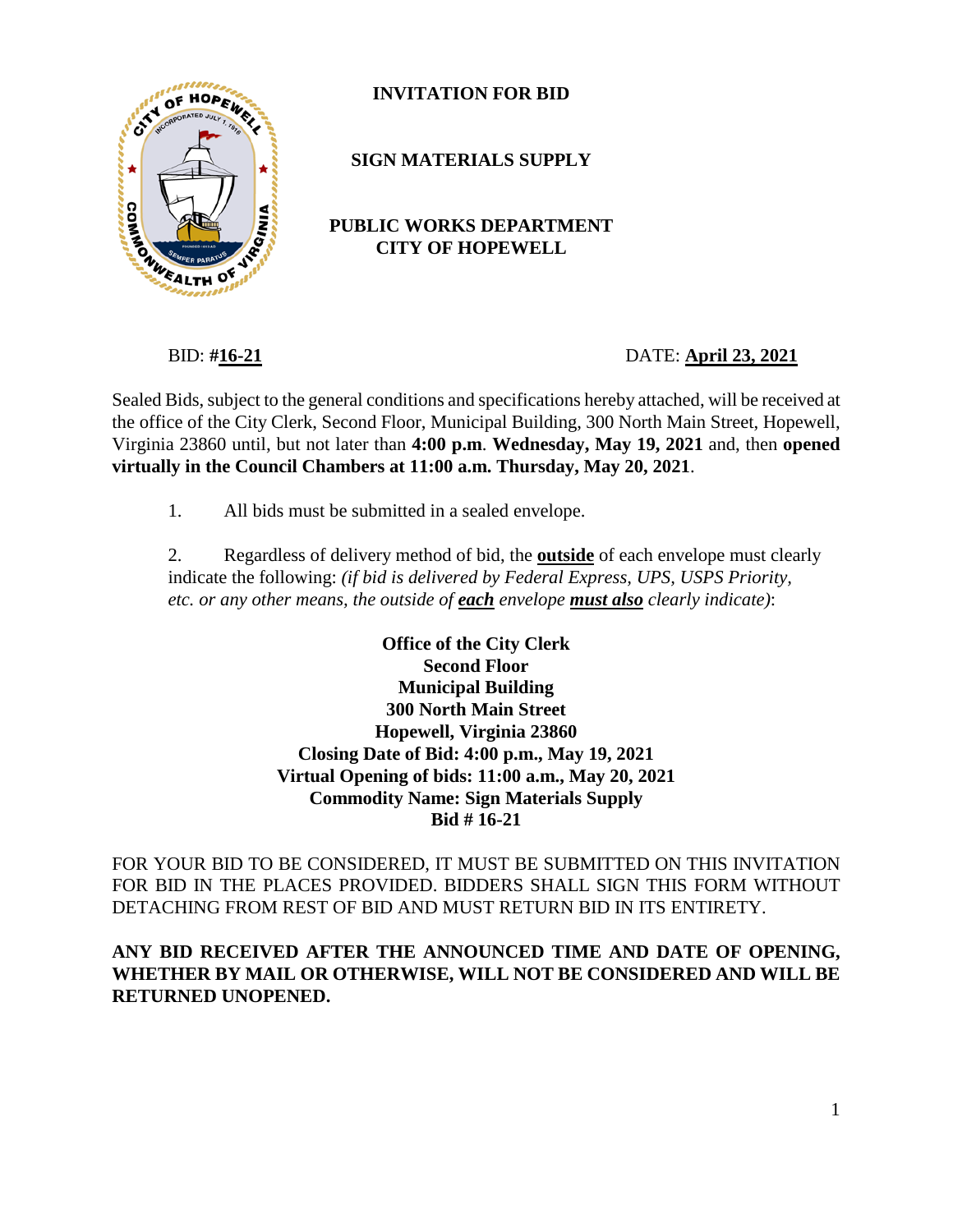# \*\*\*IMPORTANT NOTICE\*\*\*

While the City of Hopewell government services are open the City offices are closed to the public, the following procedures will apply to all IFBs/RFPs, until such a time as the City returns to normal operating procedures.

# **Receipt of Bids/Proposals:**

In-Person Delivery: Hand delivered bids/proposals will be received at 300 N. Main Street, back entry door marked DMV Select, upon arrival please call 804-541-2342 ext. 164 or 541-2243 ext.130 for pick up and time/date stamp, between the hours of 9:00 a.m. and 4:00 p.m.

Bids/Proposals via Carrier (i.e. USPS, FedEx, and UPS): All packages will be accepted at same location as mentioned above. Bids/Proposals should be addressed/labeled as designated in the solicitation.

# **Bid Openings- Virtual Only**

Bids will be received until, but no later than the specified time and date as designated in the invitation for Bid. Bid openings will be held virtually via City of Hopewell website which is accessible to the public by visiting the City of Hopewell website and select Bid Opportunities, scroll to the bottom of page and select Bid Opportunities Meetings.

*Please allow up to five minutes after the specified due date/time for the live bid opening to begin.*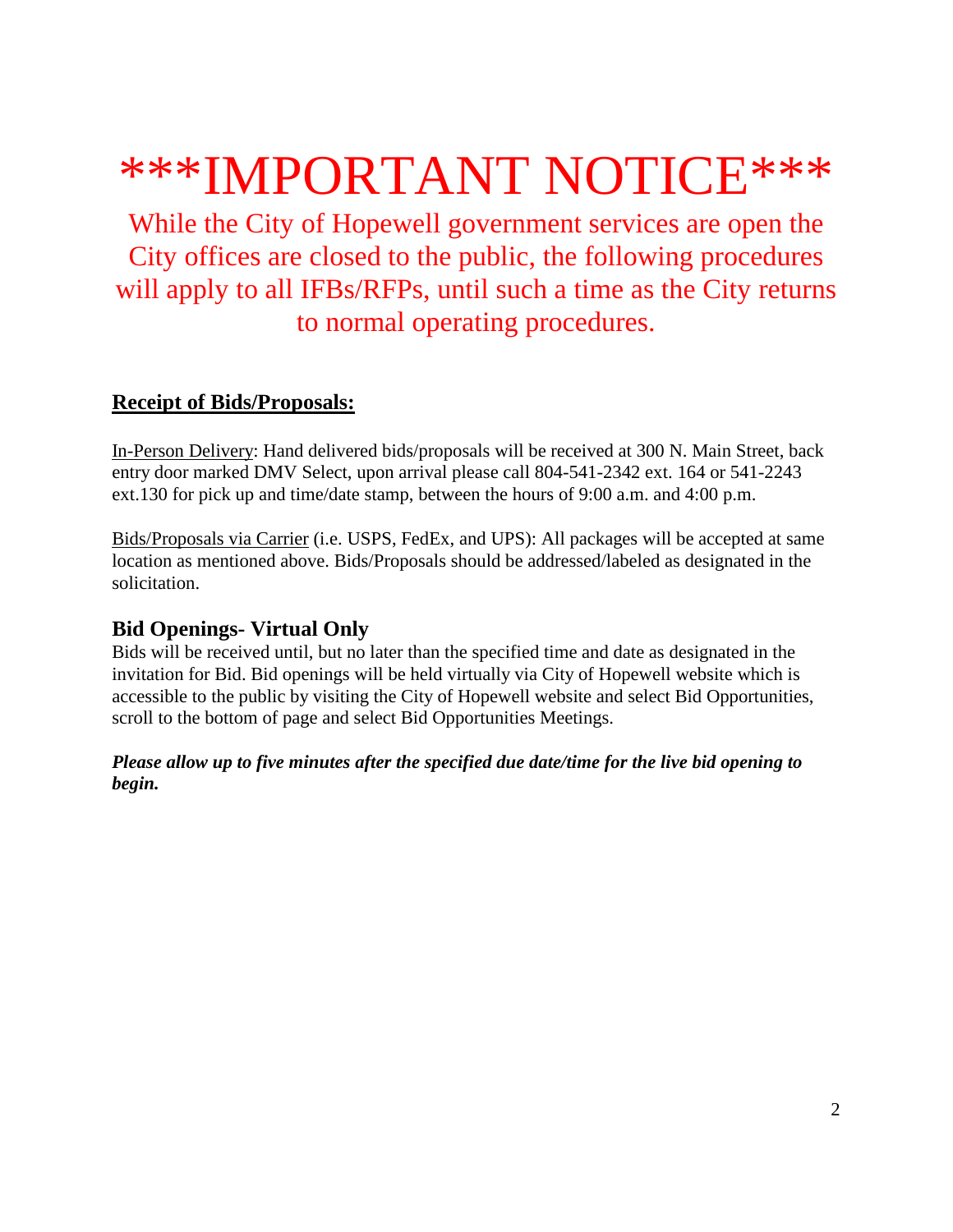The right is reserved to reject any or all Bids submitted and also to place the order where it appears it will be to the best interest of the city. All quoted prices shall be FOB locations.

Period of contract shall run from July 1, 2021 through June 30, 2024.

The right is reserved to extend this contract, for two one year terms, to be mutually negotiated at a reasonable time prior to the expiration date; same to be agreeable to both buyer and seller.

All bid quotations are subject to general terms and conditions hereby attached and will be rejected if not properly executed.

Individual contractors must provide their social security numbers and other types of firms must provide their federal employer identification numbers in the payment clauses to be included in contracts.

Quantities indicated herein are estimates of anticipated usage. It is understood and agreed to between the parties of a resulting contract that the City may increase or decrease quantities at the quoted price. Furthermore, it is agreed to between the parties of a resulting contract that the City shall not be obligated to purchase or pay for materials by such contract unless and until they are ordered and delivered.

The City reserves the right to be sole judge and to make the award in accordance with its own judgement as to what will best meet its requirements and be in the best interest of the City. The City reserves the right to reject any or all bids, to waive all informalities, and to reject any or all items of any bid.

AVAILABILITY OF FUNDS: It is understood and agreed between the Bidder and the City that the City shall be bound hereunder only to the extent of the funds available or which may hereafter become available for the purpose of this quotation or agreement.

WITHDRAWAL OF BID: No bid may be withdrawn for a period of ninety (90) days from the date of bid opening unless the bidder has made a clerical error. The bidder shall give notice in writing of his claim of right to withdraw his bid within two (2) business days after the conclusion of the bid opening procedure and shall submit original work papers substantiating the error with such notice.

Bidding and contracting procedures shall conform to all applicable regulations and provisions of the *City of Hopewell Procurement Ordinance* effective July 1, 2005; a copy of which is available on the City's website (www.hopewellva.gov) under the tab GOVERNMENT, section LAWS/ORDINANCES. Click the link at the bottom of the page and click Chapter 2A-Procurement to view the Procurement Ordinance.

Felicia Rahburn

Felicia Ashburn, Acting Procurement Officer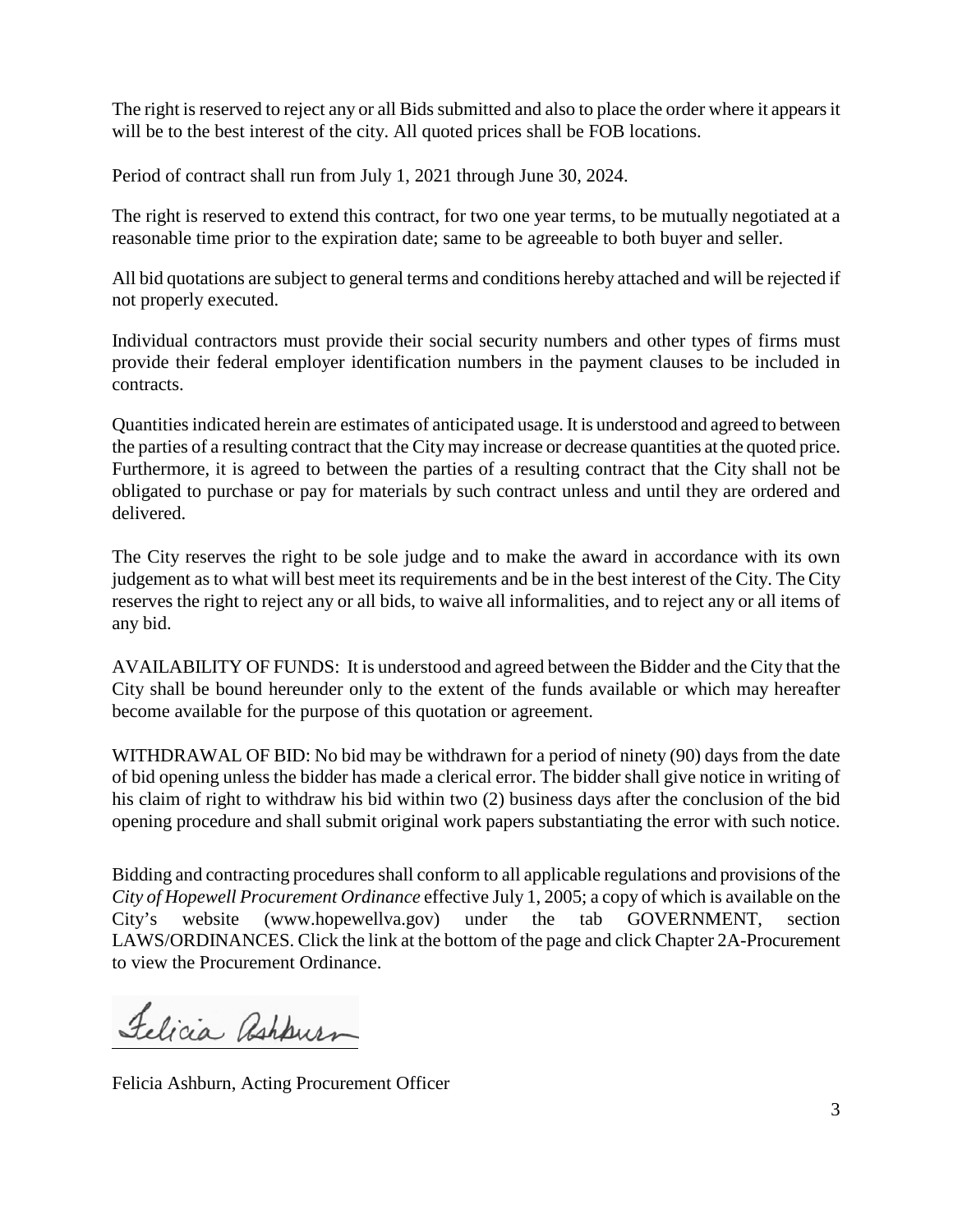Please return the bids to the Office of the City Clerk, Second Floor, Municipal Building, 300 North Main Street, Hopewell, Virginia 23860. Regardless of delivery method of bid, the **outside** of each envelope must clearly indicate the following: *(if bid is delivered by Federal Express, UPS, USPS Priority, etc. or any other means, the outside of each envelope must also clearly indicate)*:

#### **Office of the City Clerk Second Floor Municipal Building 300 North Main Street Hopewell, Virginia 23860 Closing Date of Bid: 4:00 p.m., May 19, 2021 Virtual Opening of bids: 11:00 a.m., May 20, 2021 Commodity Name: Sign Materials Supply Bid # 16-21**

In compliance with Invitation for Bid **#** 16-21 and subject to all conditions thereof and attached thereto, the undersigned offers and agrees if the Bid price and conditions will be accepted within ninety (90) calendar days from the date of opening to evaluate, to furnish any and all of the items upon which the prices are quoted, at the price set opposite each item, delivered at the points as specified and as scheduled.

| <b>NAME OF ORGANIZATION</b>      | <b>TELEPHONE NUMBER</b> |
|----------------------------------|-------------------------|
| <b>STREET ADDRESS</b>            | <b>FAX NUMBER</b>       |
| CITY, STATE, ZIP CODE            | <b>EMAIL ADDRESS</b>    |
| NAME (TYPE OR PRINT)             | <b>OFFICIAL TITLE</b>   |
| <b>SIGNATURE</b>                 | <b>DATE</b>             |
| STATE CORPORATION COMMISSION ID# | IRS I.D. $#$            |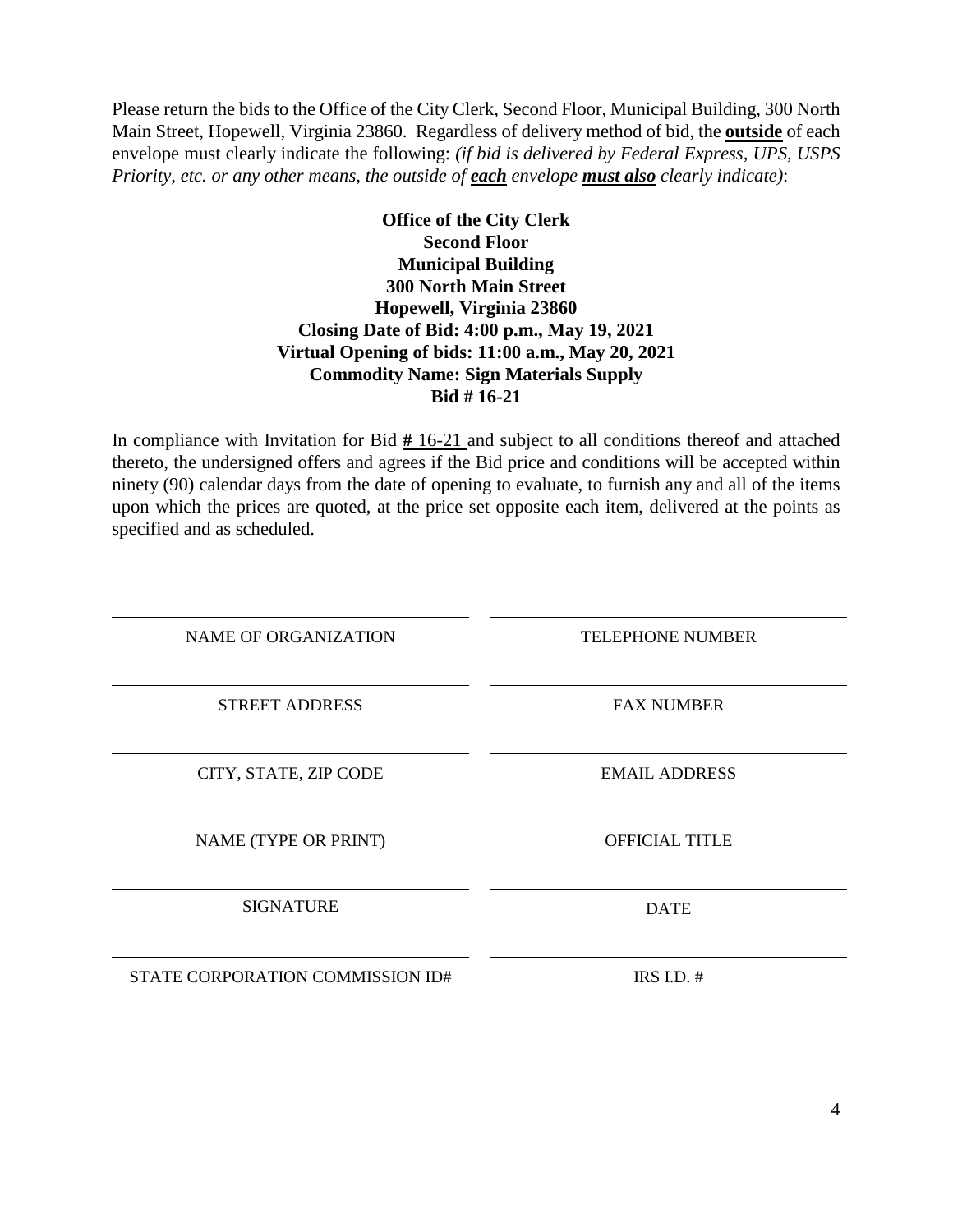# **Purpose**

The purpose of this Invitation for Bid is to enter into a contract with a qualified company to supply the City of Hopewell with high quality sign materials.

## **Scope of Work**

Prices shall remain in effect from July 1, 2021 through June 30, 2024.

By signing and submitting this bid, the Bidder hereby agrees to deliver materials under this contract within thirty (30) days after the date of the order as long as order is placed within the contract period. Bidder further agrees to pay liquidated damages, in the sum of one hundred dollars (\$100) for each consecutive calendar day thereinafter that the materials remain undelivered as herein provided in these specifications. Shipping charges are to be included in unit price.

# **Bid Submission Requirements**

- 1. Bidders must enter a unit price for each item listed on the Bid Price Form. Bids without unit prices for each item will be rejected as incomplete.
- 2. One (1) original, and a portable document format (pdf) version of bid shall be submitted to the City of Hopewell, Virginia.
- 3. Bids shall be submitted on the forms furnished, or copies thereof, and shall be signed in ink. Erasures or other changes in a bid must be explained or noted over the signature of the bidder. Bids containing any conditions, omissions, unexplained erasures, alterations or items not called for in the proposal, or irregularities of any kind, may be rejected by the City as being incomplete or non-responsive.
- **4.** Bidders must include a completed State Corporation Commission Form (located on Page 11) with their bid. The bid will be rejected if this form (completed and signed) is not included with the bid**.**

All questions pertaining to this bid must be received in writing by 5 p.m., April 30, 2021. Questions should be emailed to Felicia Ashburn, at [fashburn@hopewellva.gov](mailto:fashburn@hopewellva.gov) . Responses to questions will be issued via an addendum after May 7, 2021.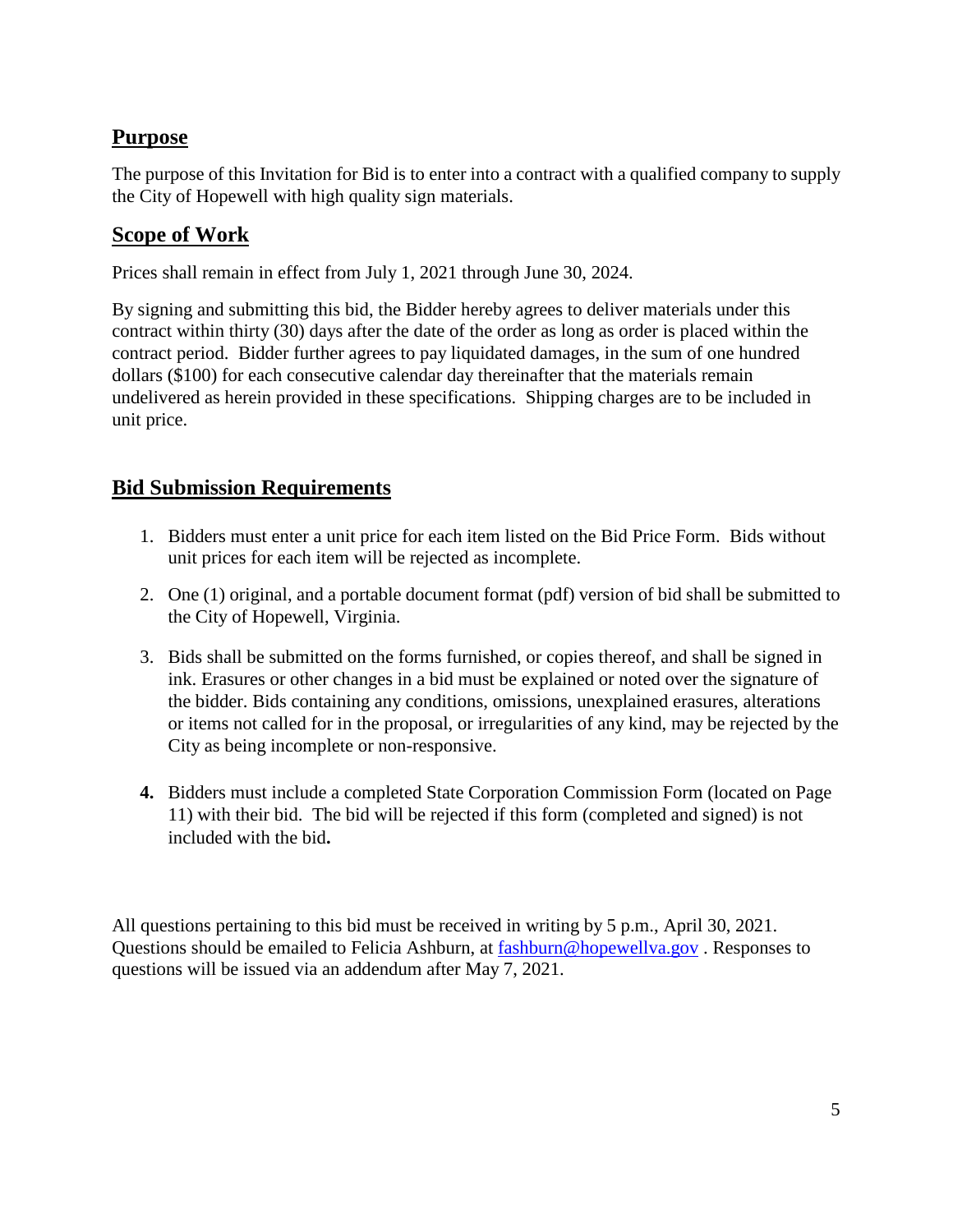# **Bid Price Form**

| <b>Sheet Metal</b>                                               | <b>Unit Price</b> |
|------------------------------------------------------------------|-------------------|
| (price each unless otherwise stated)                             |                   |
| Square, rectangular or diamond shaped (price per<br>square foot) |                   |
|                                                                  |                   |
| 30" Stop sign blanks                                             |                   |
|                                                                  |                   |
| 30" School sign blanks                                           |                   |
| 36" Yield sign blanks                                            |                   |
|                                                                  |                   |
| 30" Interstate Shields                                           |                   |
|                                                                  |                   |
| 24" Interstate Shields                                           |                   |
|                                                                  |                   |
| .100 24" x 9" flat street sign blanks                            |                   |
| .100 30" x 9" flat street sign blanks                            |                   |
|                                                                  |                   |
| .100 36" x 9" flat street sign blanks                            |                   |
|                                                                  |                   |
| .100 42" x 9" flat street sign blanks                            |                   |
|                                                                  |                   |
| .100 48" x 9" flat street sign blanks                            |                   |
|                                                                  |                   |
| .100 54" x 9" flat street sign blanks                            |                   |
|                                                                  |                   |
| <b>Total Sheet Metal</b>                                         |                   |
|                                                                  |                   |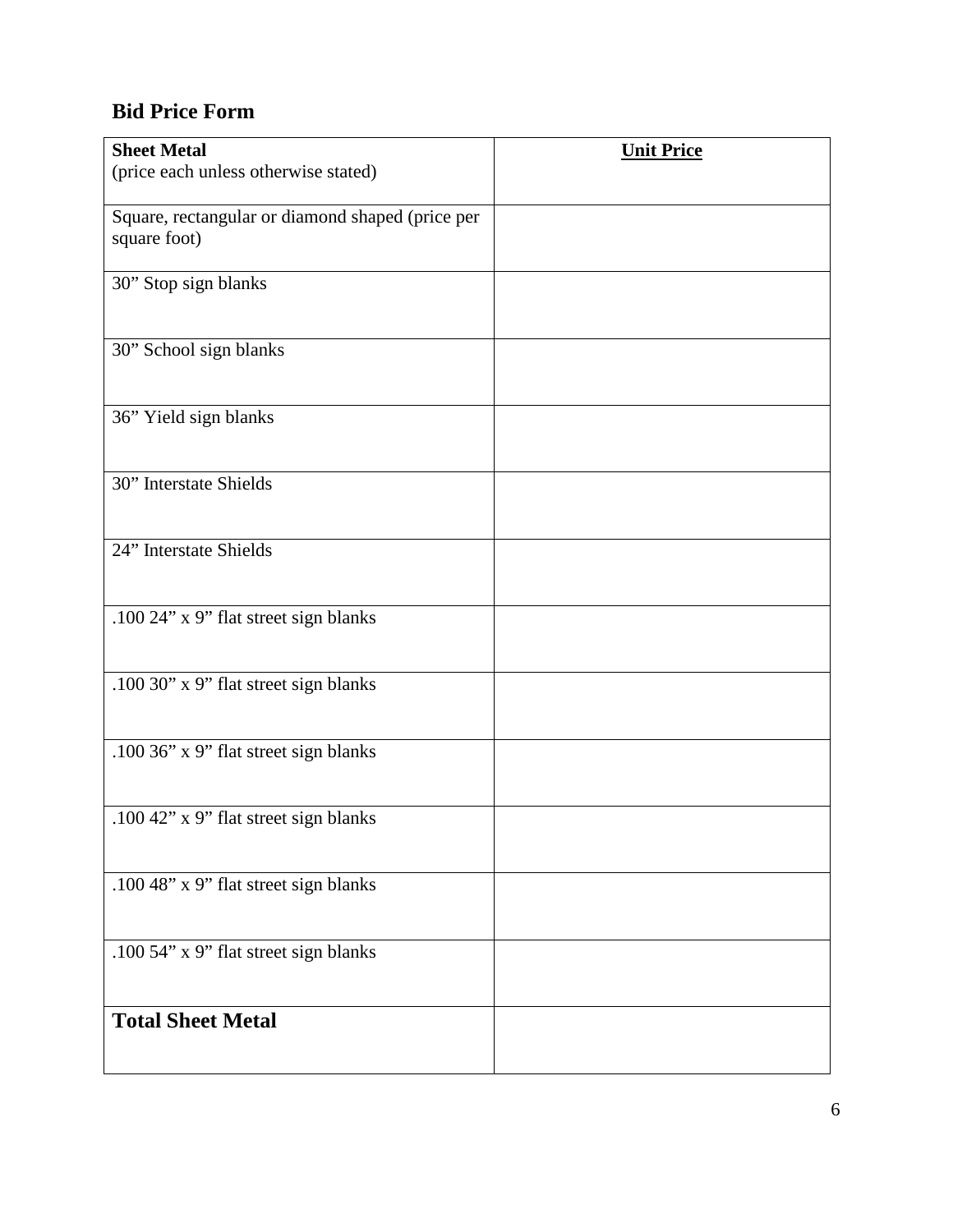| Roll Goods (pressure sensitive x 50 yards 3M only)            | <b>Price Per Roll</b> |
|---------------------------------------------------------------|-----------------------|
| White 36" HIP (high intensity prismatic)                      |                       |
| White 36" engineer grade                                      |                       |
| Black 36" engineer Grad non-reflective                        |                       |
| Yellow 36" electro-cut film                                   |                       |
| Red 36" electro-cut film                                      |                       |
| Green 12" electro-cut film                                    |                       |
| Green 36" electro-cut film                                    |                       |
| Brown 36" electro-cut film                                    |                       |
| Yellow 36" HIP (high intensity prismatic)                     |                       |
| Orange 36" fluorescent HIP (high intensity<br>prismatic)      |                       |
| Yellow-green 36" fluorescent HIP (high intensity<br>prismatic |                       |
| Clear transfer tape 3M #TPM5 24"x100 yards                    |                       |
| Clear transfer tape 3M #TPM5 36"x100 yards                    |                       |
| <b>Total Roll Goods</b>                                       |                       |

|              | Sign Faces (hi-intensity & pressure sensitive) | <b>Price</b><br>(each unless otherwise stated) |
|--------------|------------------------------------------------|------------------------------------------------|
| 30"          | Stop Sign R1-1                                 |                                                |
| 36"          | Yield Sign R1-2                                |                                                |
| $24$ " x 30" | Speed Limit Sign $(25-35)$ R2-1                |                                                |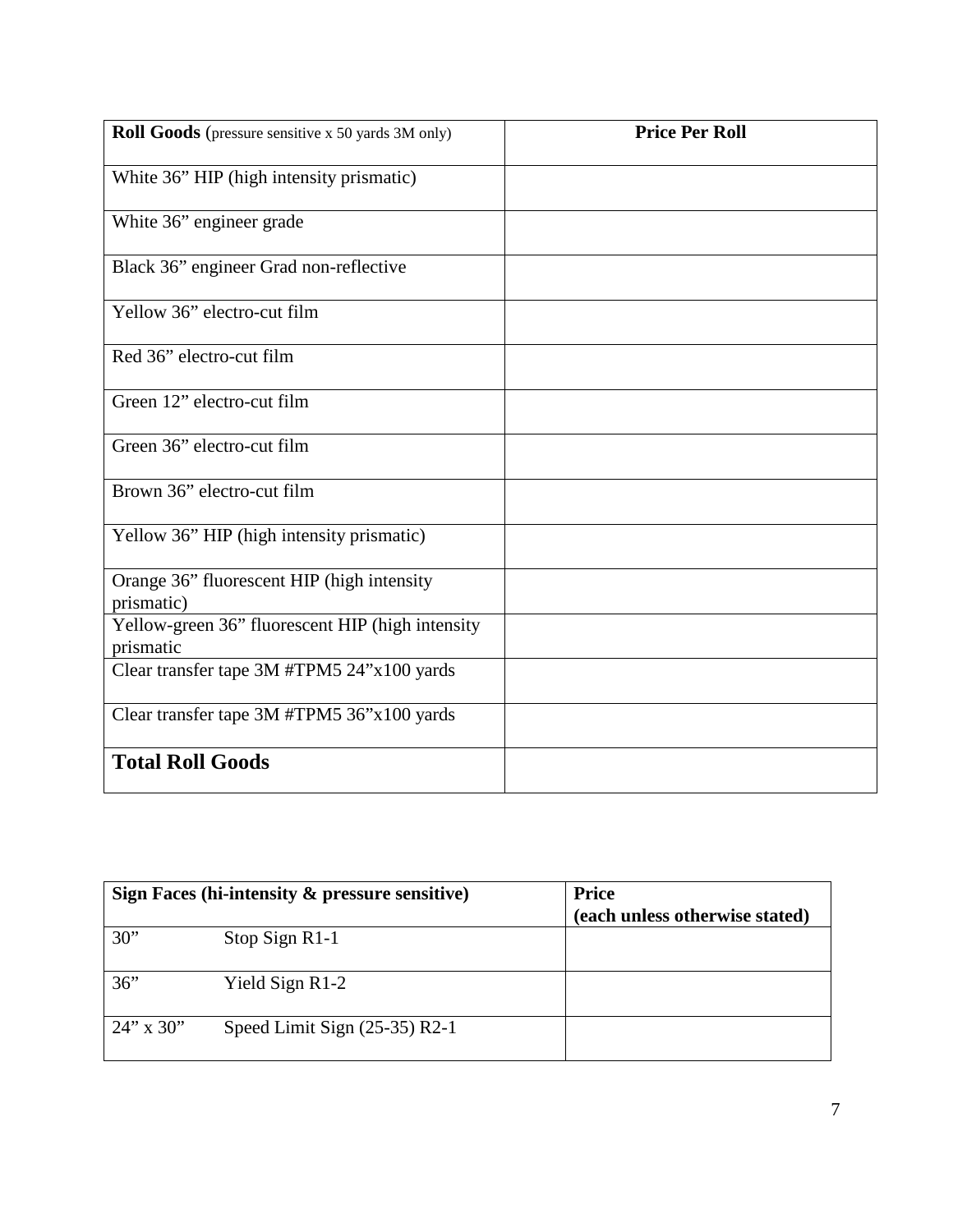| 24" x 30"                                  | No littering/Dumping                     |  |
|--------------------------------------------|------------------------------------------|--|
| 24" x 30"                                  | Reduce Speed Ahead Sign R2 - 54          |  |
| $24$ " x 30"                               | Neighborhood Watch                       |  |
| 24" x 24"                                  | No Turn Sign $R3 - 1$ and $R3 - 2$       |  |
| 24" x 24"                                  | <b>U-Turn Prohibition R3 - 4</b>         |  |
| $24$ " x 30"                               | Keep Right Sign R4 -7                    |  |
| 30" x 30"                                  | Do Not Enter Sign $R5 - 1$               |  |
| $12$ " x $18$ "                            | Restricted Parking Sign R7 - 108         |  |
| $12$ " x $18$ "                            | No Parking Symbol R7-2A                  |  |
| $12$ " x $18$ "                            | Handicap Parking Signs $R7 - 8$          |  |
| 24" x 24"                                  | No Parking Symbol R8 - 3A                |  |
| 24" x 30"                                  | No Turn on Red Sign R10 - 11A            |  |
| $24$ " x 18"                               | Truck Route Sign $R14 - 1$               |  |
| 18" x 36"                                  | Large Arrow Sign $W1 - 6$                |  |
| 18" x 24"                                  | Chevron $W1 - 8$                         |  |
| 30" x 30"                                  | Flagman Ahead W20 - 7A                   |  |
| $12$ " x $18$ "<br>arrows) R7-6-3L R7-6-3R | No Parking Here to Corner (left & right) |  |
| 30" x 30"                                  | Fire Station (symbol) $W11 - 8$          |  |
| $36$ " x $12$ "                            | One Way $R6 - 1L$ , $R6 - 1R$            |  |
| $30''$ x $30''$                            | Crossing Sign W11A $-2$                  |  |
| 24" x 30"                                  | Parking Sign $D4 - 1$                    |  |
| 36" x 36"                                  | Two – Way Traffic $W6 - 3$               |  |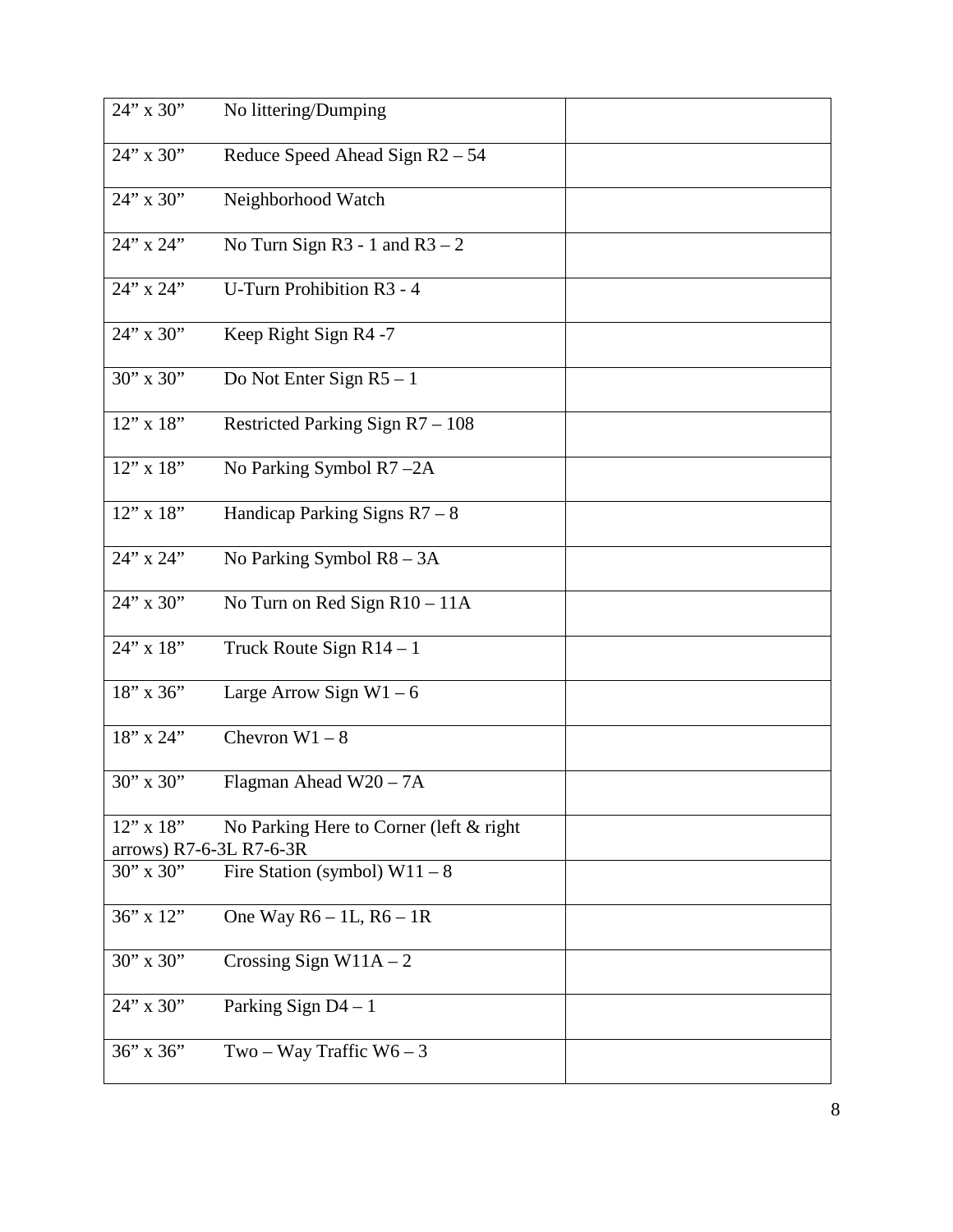| 30" x 24"                 | Detour Right or Left W4 - 9R                |  |
|---------------------------|---------------------------------------------|--|
| 30" x 30"                 | School Advance Sign $S1 - 1$                |  |
| $30''$ x $30''$           | School Crossing Sign $S2 - 1$               |  |
| 18" x 24"                 | <b>Children Playing</b>                     |  |
| 12" x 24"                 | Fire Lane No Parking Towing Enforced (red   |  |
| letters/white background) |                                             |  |
| $30''$ x $30''$           | Street Closed (black letters/orange         |  |
| background)               |                                             |  |
| $30''$ x $30''$           | Keep Left (black letters/orange background) |  |
| $30''$ x $30''$           | Keep Right (black letters/orange            |  |
| background)               |                                             |  |
| $30''$ x $30''$           | Flagman Ahead (black letters/orange         |  |
| background)               |                                             |  |
| $30''$ x $30''$           | Single Lane (black letters/orange           |  |
| background)               |                                             |  |
| $30''$ x $30''$           | Traffic Ahead (black letters/orange         |  |
| background                |                                             |  |
| $30''$ x $30''$           | Curve Right & Left (symbol)                 |  |
| 30" x 30"                 | Turn Right & Left (symbol)                  |  |
| 24" x 24"                 | Dead End (black letters/yellow background)  |  |
| 24" x 24"                 | No Trucks (symbol)                          |  |
| $12$ " x 6"               | Van Accessible (green letters/white         |  |
| background)               |                                             |  |
| 36" x 24"                 | Wrong Way (white letters/red background)    |  |
| 12" x 18"<br>background   | Black sign face with green border on white  |  |
| <b>Total Sign Faces</b>   |                                             |  |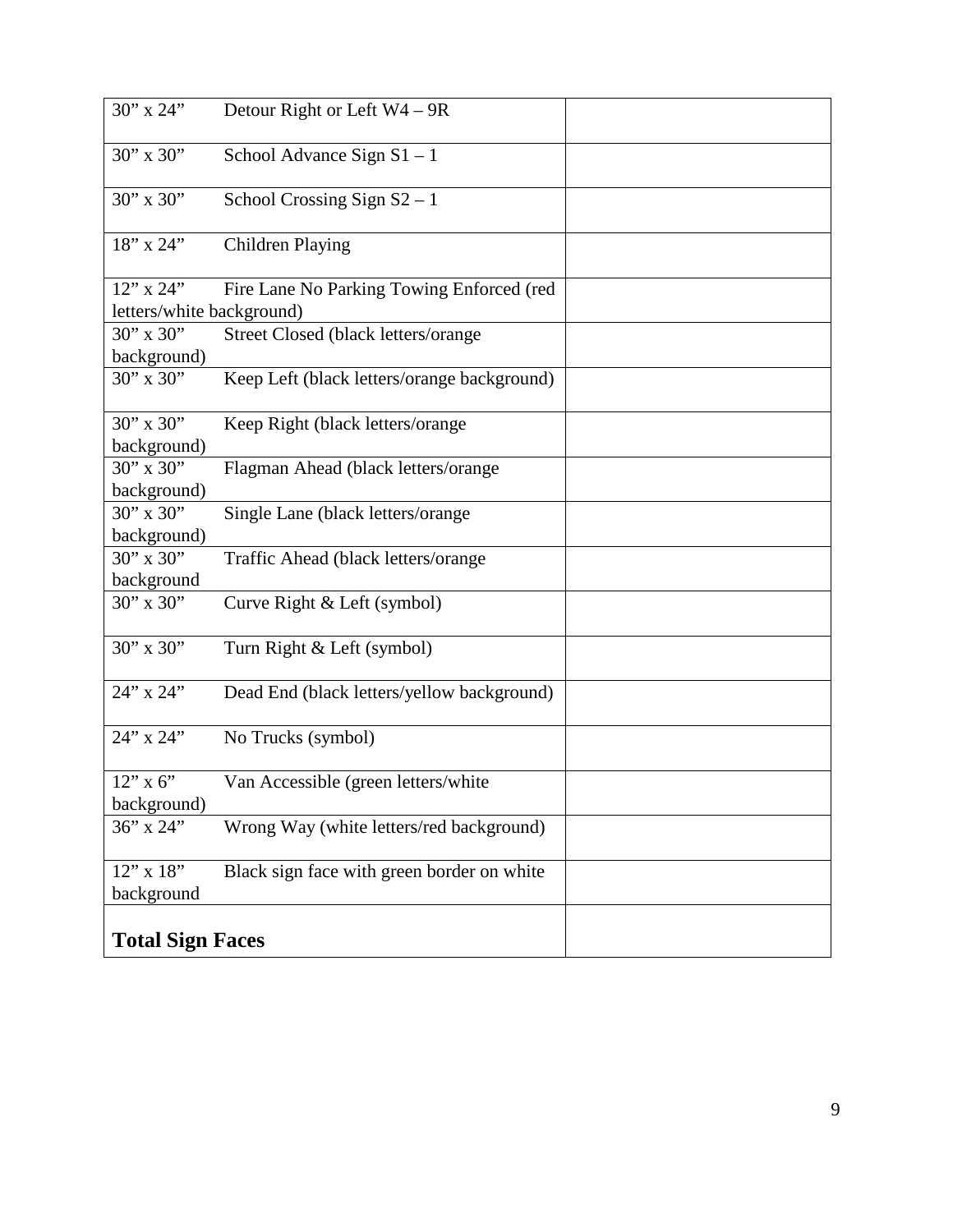| <b>Post and Post Hardware</b>                                     | <b>Price</b>                   |
|-------------------------------------------------------------------|--------------------------------|
| Telspar or equivalent on breakaway posts & bases                  | (each unless otherwise stated) |
| 10' U channel (2lb per ft. painted green)                         |                                |
| 12' U channel (2lb per foot, painted green)                       |                                |
| 10' galvanized 2" square street sign post                         |                                |
| 10' galvanized 2" square fully punched breakaway street sign post |                                |
| 30" breakaway base for 2" post                                    |                                |
| 2"x 12" Aluminum sign bracing 3/8" hole on 1" center              |                                |
| Sign bracing clamp for 2" post with hardware                      |                                |
| 5/16 corner bolts and nuts                                        |                                |
| 1"OD 3/8" ID 1/8" thick nylon washer                              |                                |
| $2\frac{1}{2}$ ' x 5/16" Zink bolt                                |                                |
| $1"$ x $5/16"$ Zink bolt                                          |                                |
| 5/16" poly lock nut                                               |                                |
| carsonite delineators (6' tall)                                   |                                |
| 5 ¼"-2" square flat street sign caps                              |                                |
| 12"-2" square flat street sign caps                               |                                |
| $5\frac{1}{4}$ " - 90 degree cross pieces for flat street signs   |                                |
| 12" - 90 degree cross pieces for flat street signs                |                                |
| 45 degree cross pieces                                            |                                |
| 90 degree U channel cap for .100 street sign blank                |                                |
| 180 degree U channel cap for .100 street sign blank               |                                |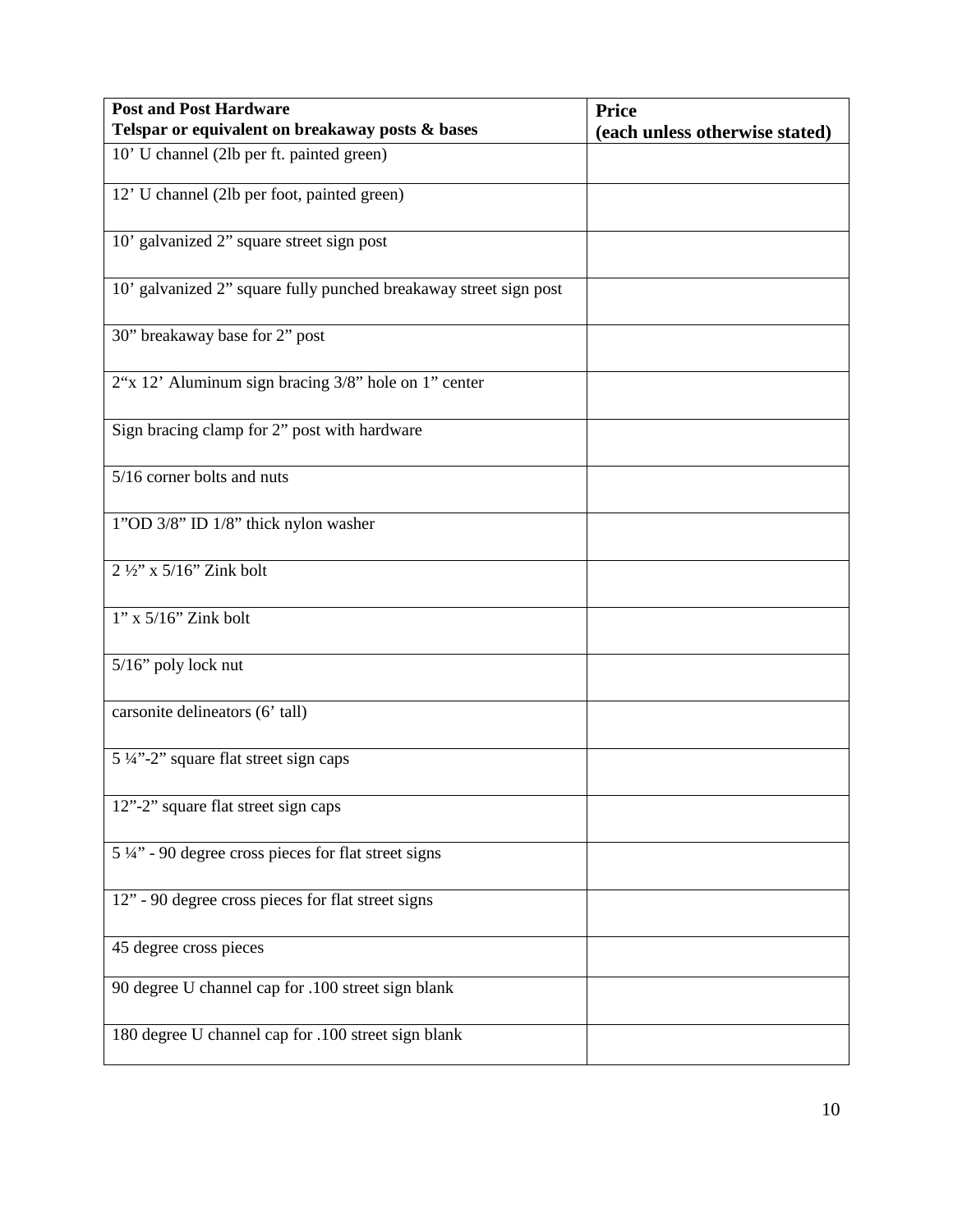| Total- Post and Post Hardware |  |
|-------------------------------|--|
|                               |  |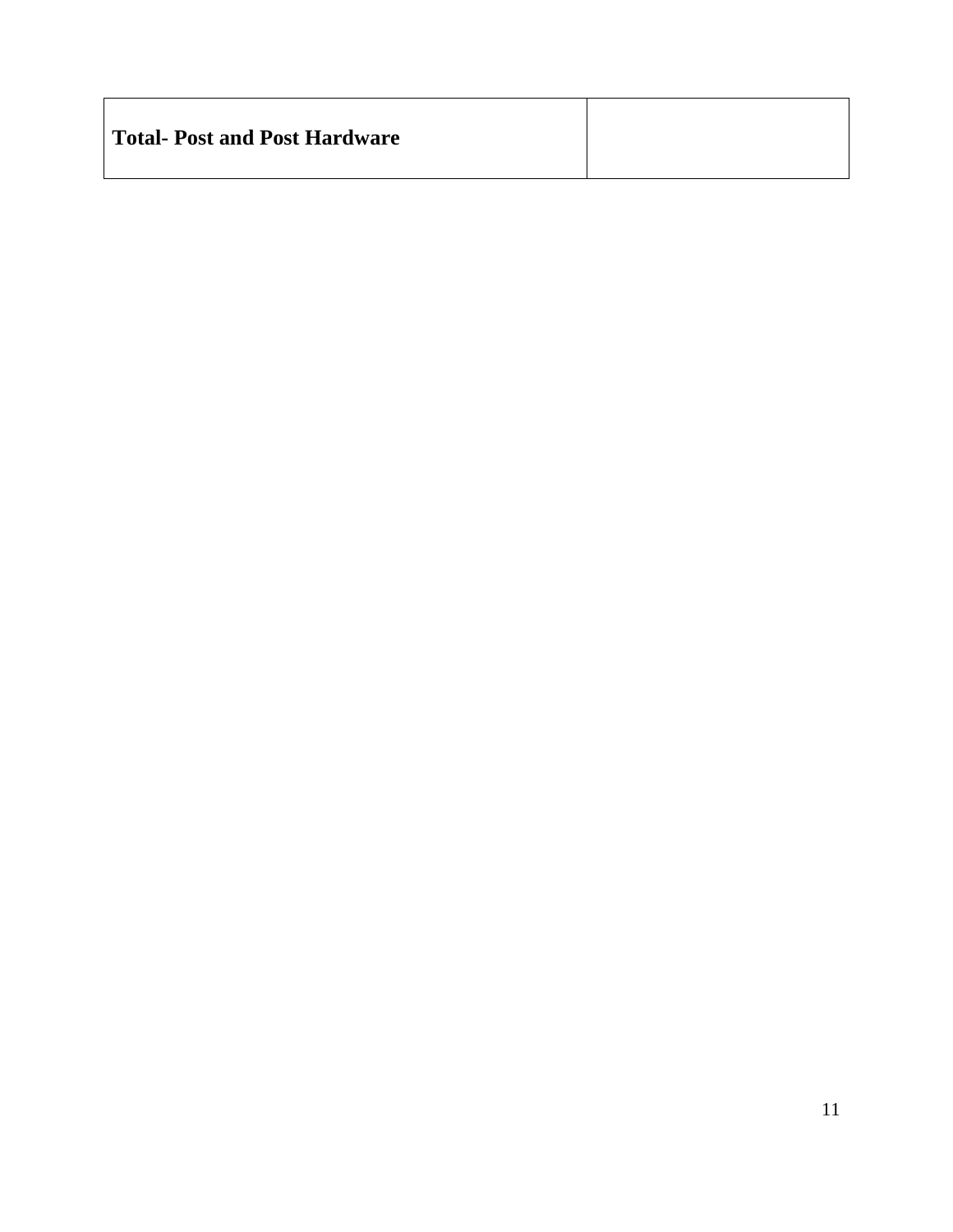## **State Corporation Commission Form**

#### **Virginia State Corporation Commission ("SCC") registration information**:

#### **The undersigned Offeror:**

 $\Box$  is a corporation or other business entity with the following SCC identification number:

**-OR-**

- $\Box$  is not a corporation, limited liability company, limited partnership, registered limited liability partnership, or business trust **-OR-**
- $\Box$  is an out-of-state business entity that does not regularly and continuously maintain as part of its ordinary and customary business any employees, agents, offices, facilities, or inventories in Virginia (not counting any employees or agents in Virginia who merely solicit orders that require acceptance outside Virginia before they become contracts, and not counting any incidental presence of the Offeror in Virginia that is needed in order to assemble, maintain, and repair goods in accordance with the contracts by which such goods were sold and shipped into Virginia from bidder's out- of-state location) **-OR-**
- $\Box$  is an out-of-state business entity that is including with this bid an opinion of legal counsel which accurately and completely discloses the undersigned Offeror's current contacts with Virginia and describes why those contacts do not constitute the transaction of business in Virginia within the meaning of § 13.1-757 or other similar provisions in Titles 13.1 or 50 of the Code of Virginia.

**\*\*NOTE\*\* >>** Check the following box if you have not completed any of the foregoing options but currently have pending before the SCC an application for authority to transact business in the Commonwealth of Virginia and wish to be considered for a waiver to allow you to submit the SCC identification number after the due date for proposals (the City reserves the right to determine in its sole discretion whether to allow such waiver):  $\Box$ 

**Signature: Date: \_\_\_\_\_\_\_\_\_\_\_\_\_\_\_\_\_\_\_\_\_**

**Name: Print**

 **Title: \_\_\_\_\_\_\_\_\_\_\_\_\_\_\_\_\_\_\_\_\_\_\_\_\_\_\_\_\_\_\_\_\_**

**Name of Firm:**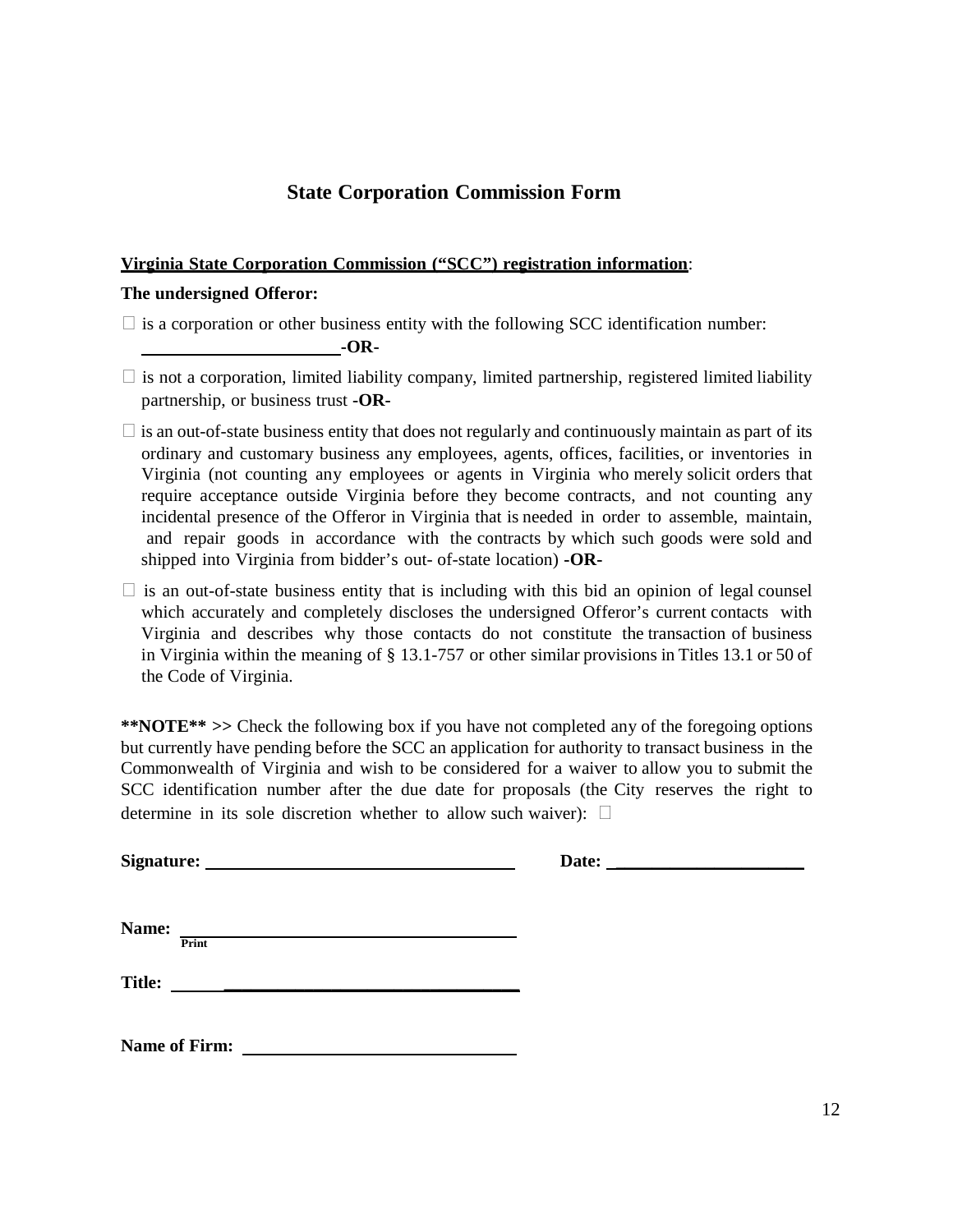# **GENERAL TERMS AND CONDITIONS**

- A. **APPLICABLE LAWS AND COURTS:** This solicitation and any resulting contract shall be governed in all respects by the laws of the Commonwealth of Virginia and the City of Hopewell, Virginia; any litigation with respect thereto shall be brought in the courts of the City. The contractor shall comply with all applicable federal, state and local laws, rules and regulations. This compliance includes obtaining a Hopewell business license, if required, before work is performed.
- B. **EMPLOYMENT DISCRIMINATION/DRUG-FREE WORKPLACE BY CONTRACTOR:** By submitting the bids/proposals, the bidders/offerors certify to the City that they will conform to the provisions of the Federal Civil Rights Act of 1964, as amended, as well as the Virginia Fair Employment Contracting Act of 1975, as amended, where applicable, the Virginians With Disabilities Act, the Americans With Disabilities Act and §2.2-4311 of the *Virginia Public Procurement Act.* If the award is made to a faith-based organization, the organization shall not discriminate against any recipient of goods, services, or disbursements made pursuant to the contract on the basis of the recipient's religion, religious belief, refusal to participate in a religious practice, or on the basis of race, age, color, gender or national origin and shall be subject to the same rules as other organizations that contract with the City to account for the use of the funds provided; however, if the faith-based organization segregates public funds into separate accounts, only the accounts and programs funded with public funds shall be subject to audit by the City. (Code of Virginia, § 2.2-4343.1E).

Every contract over Ten Thousand Dollars (\$10,000) shall include the provisions below. During the performance of this contract, the contractor agrees as follows:

- 1. The contractor will not discriminate against any employee or applicant for employment because of race, religion, color, sex, national origin, age, disability or other basis prohibited by state law relating to discrimination employment, except where there is a bona fide occupational qualification reasonably necessary to the normal operation of the contractor. The contractor agrees to post in conspicuous places, available to employees and applicants for employment, notices setting forth the provisions of this non-discrimination clause.
- 2. The contractor, in all solicitations or advertisements for employees placed by or on behalf of the contractor, will state that such contractor is an equal opportunity employer.
- 3. Notices, advertisements and solicitations placed in accordance with federal law, rule or regulation shall be deemed sufficient for the purpose of meeting these requirements of this section.
- 4. To provide a drug-free workplace for the contractor's employees.
- 5. To post in conspicuous places, available to employees and applicants for employment, a statement notifying employees that the unlawful manufacture, sale, distribution, dispensation, possession, or use of a controlled substance or marijuana is prohibited in the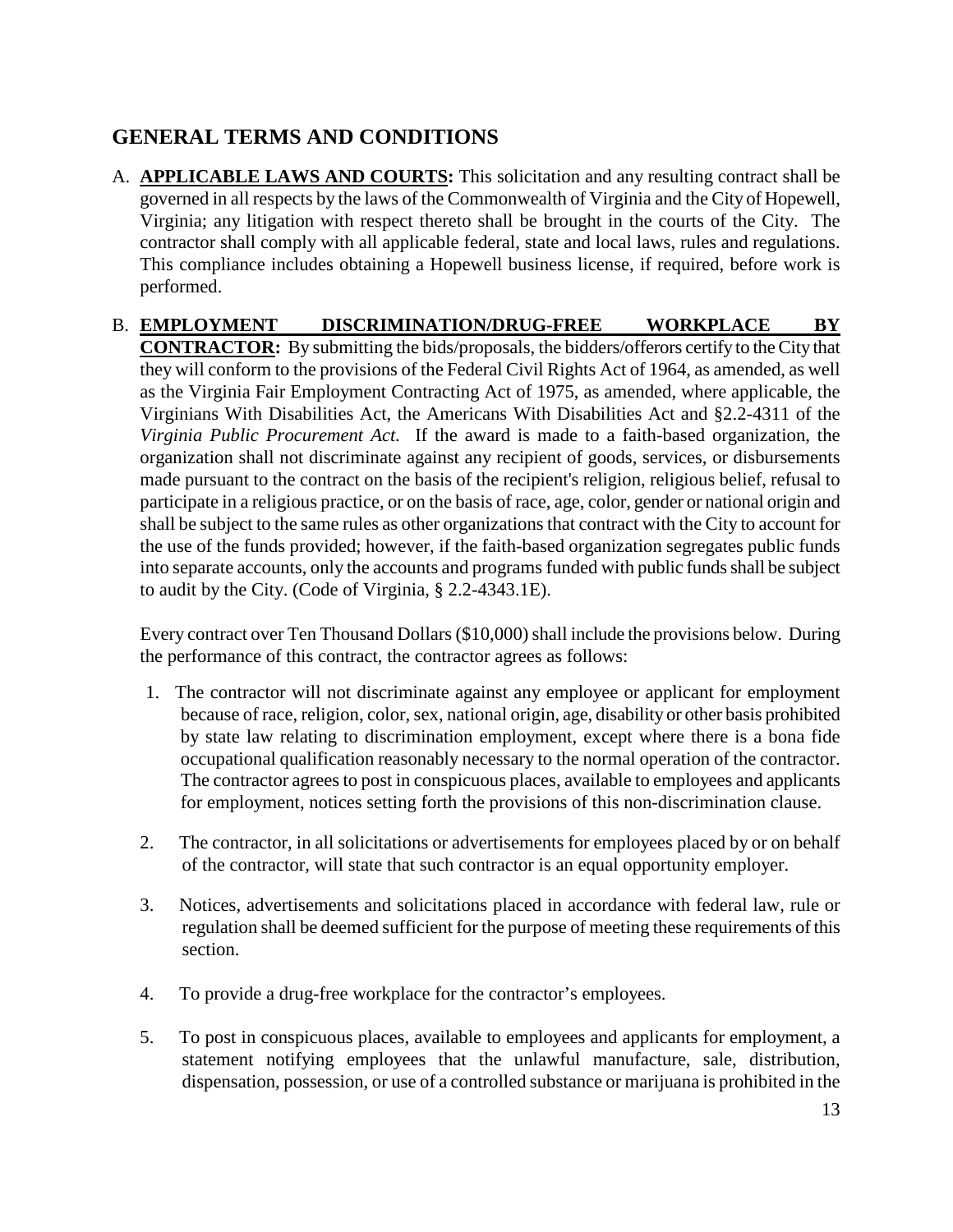contractor's workplace and specifying the actions that will be taken against employees for violations of such prohibition.

6. To state in all solicitations or advertisements for employees placed by or on behalf of the contractor that the contractor maintains a drug-free workplace.

For the purposes of this section, "drug-free workplace" means a site for the performance of work done in connection with a specific contract awarded to a contractor, the employees of whom are prohibited from engaging in the unlawful manufacture, sale, distribution, dispensation, possession or use of any controlled substance or marijuana during the performance of the contract.

The contractor will include the provisions of the foregoing paragraphs 1, 2, 3, 4, 5 and 6 in every subcontract or purchase order over Ten Thousand Dollars (\$10,000) so that the provisions will be binding upon each subcontractor or vendor.

- C. **DIRECT TAXES:** All bids/proposals shall be submitted exclusive of direct Federal, State, and local taxes. However, if the bidder/offeror believes that certain taxes are properly payable by the City, he may list such taxes separately in each case directly below the respective item bid/proposal price. Tax exemption certification will be furnished on request.
- D. **INDEMNITY:** The contractor agrees to defend, indemnify and hold harmless, the City of Hopewell and its members, officers, directors, employees, agents, and representatives from and against any and all claims, damages, demands, losses, costs and expenses, including attorney's fees, and any other losses of any kind or nature whatsoever including claims for bodily injuries, illness, disease, or death and physical property loss or damage in favor of contractor, its subcontractors, their employees, agents, and third parties arising during the performance of services and resulting from tort, strict liability, or negligent acts or omissions of contractor, its subcontractors and their employees or agents under the agreement, or resulting from breaches of contract, whatever by statue or otherwise.

Each contractor shall assume the responsibility for damage to or loss of its material, equipment or facilities located at the site and, in order to effect this limitation of liability, the contractor agrees to insure or self-insure such property against any such risk.

- E. **SALES TAXES:** The City is exempt from payment of State sales and use tax on all tangible personal property purchased or leased for its use or consumption. Certificate of Exemption will be furnished upon request.
- F. **QUOTATION FORM:** The bidder/offeror must sign and properly fill out all forms in this Bid/Proposal or be subject to being declared unresponsive. If unable to submit a Bid/Proposal, please sign and return this solicitation form, advising reason for no Bid/Proposal.
- G. **CONTRACTOR'S DEFAULT:** In case of default of the contractor, the City may procure the articles of service from other sources and hold the contractor responsible for any excess cost incurred thereafter.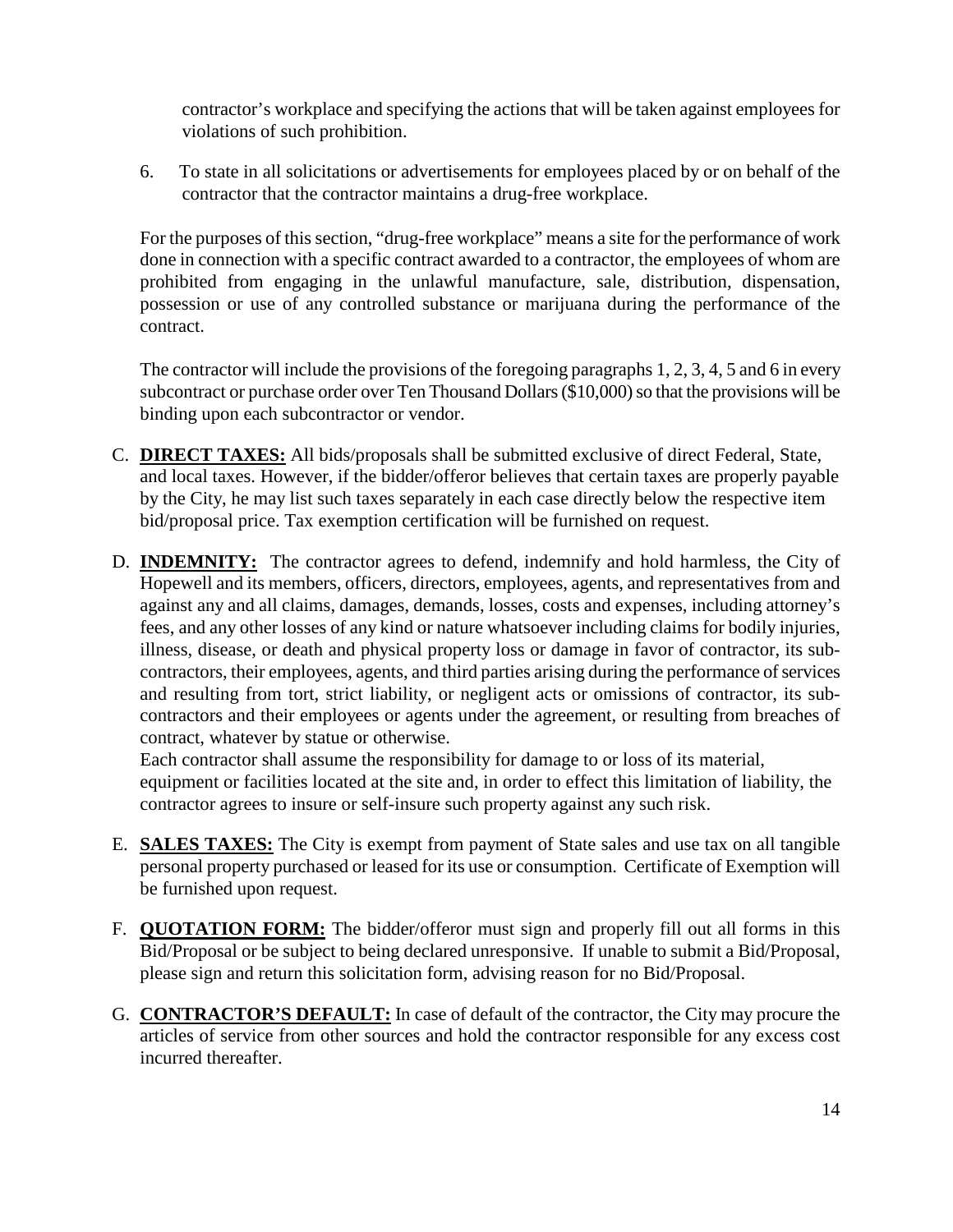- H. **COMPUTATION OF TIME FOR DISCOUNTS:** Time in connection with discount offered, will be computed from date of delivery of the supplies or materials to carrier when final inspection and acceptance are at those points or from date correct invoice is received if latter is later than the date of delivery.
- I. **ETHICS IN PUBLIC CONTRACTING:** By submitting the bids/proposals, the bidders/offerors certify that the bids/proposals are made without collusion or fraud and that they have not offered or received any kickbacks or inducements from any other bidder/offeror, supplier, manufacturer or subcontractor in connection with the bid/proposal, and that they have not conferred on any public employee having official responsibility for this procurement transaction any payment, loan, subscription, advance, deposit of money, services or anything of more than nominal value, present or promised, unless consideration of substantially equal or greater value was exchanged.
- J. **GOVERNMENTAL RESTRICTIONS:** In the event any governmental restrictions may be imposed which would necessitate alteration of the materials, quality, workmanship, or performance of the items offered in this Bid/Proposal prior to their delivery, it shall be the responsibility of the successful bidder/offeror to notify this office at once, indicating in his letter the specific regulation which requires such alterations. The City reserves the right to accept any such alterations, including any price adjustments occasioned thereby, or to cancel the contract.
- K. **IMMIGRATION REFORM AND CONTROL ACT OF 1986:** By entering into a written contract with the City of Hopewell, the Contractor certifies that the Contractor does not, and shall not during the performance of the contract for goods and services in the City, knowingly employ an unauthorized alien as defined in the federal Immigration Reform and Control Act of 1986.
- L. **DEBARMENT STATUS:** By submitting the bids/proposals, the bidders/offerors certify that they are not currently debarred by the Commonwealth of Virginia from submitting bids or proposals on contracts for the type of goods and/or services covered by this solicitation, nor are they an agent of any person or entity that is currently so debarred.
- M. **ANTITRUST:** By entering into a contract, the contractor conveys, sells, assigns, and transfers to the City of Hopewell, Virginia all rights, title and interest in and to all causes of action it may now have or hereafter acquire under the antitrust laws of the United States and the Commonwealth of Virginia, relating to the particular goods or services purchased or acquired by the City of Hopewell, Virginia under said contract.
- N. **PAYMENT:** Payment by the City is due thirty days (30) after delivery is made to the City of Hopewell and inspection unless otherwise specifically provided: subject to any discounts allowed.

#### To Prime Contractor:

Invoices for items ordered, delivered and accepted shall be submitted by the contractor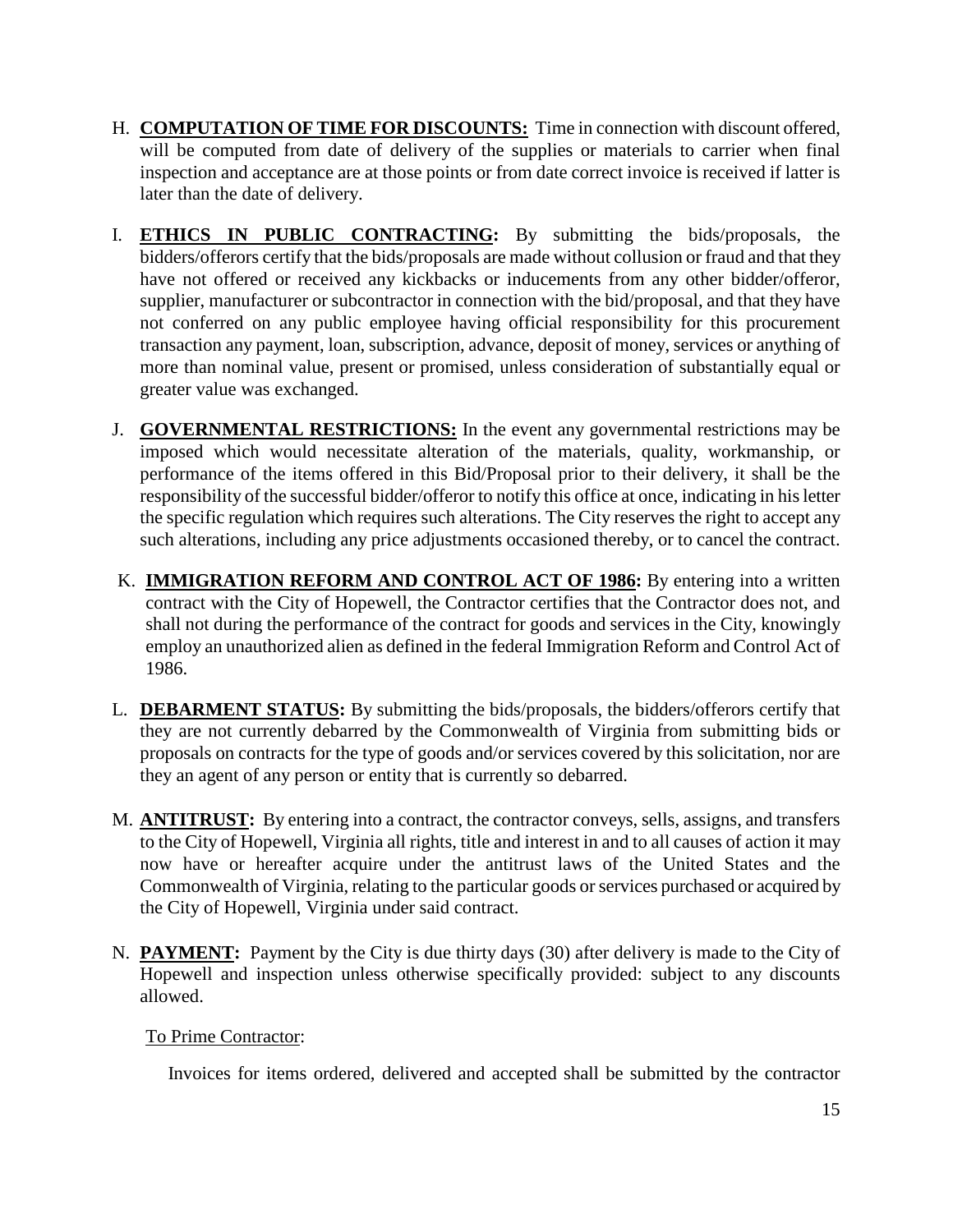directly to the payment address shown on the purchase order/contract. All invoices shall show the contract number and/or purchase order number, social security number (for individual contractors) or the federal employer identification number (for proprietorships, partnerships, and corporations).

All goods or services provided under this contract or purchase order, that are to be paid for with public funds, shall be billed by the contractor at the contract price, regardless of which public agency is being billed.

The following shall be deemed to be the date of payment: the date of postmark in all cases where payment is made by mail, or the date of offset when offset proceedings have been instituted as authorized.

**Unreasonable Charges**: Under certain emergency procurements and for most time and material purchases, final job costs cannot be accurately determined at the time orders are placed. In such cases, contractors should be put on notice that final payment in full is contingent on a determination of reasonableness with respect to all invoiced charges. Charges, which appear to be unreasonable, will be researched and challenged, and that portion of the invoice held in abeyance until a settlement can be reached. Upon determining that invoiced charges are not reasonable, the City shall promptly notify the contractor, in writing, as to those charges, which it considers unreasonable, and the basis for the determination. A contractor may not institute legal action unless a settlement cannot be reached within thirty (30) days of notification.

#### To Subcontractors:

A contractor awarded a contract under this solicitation is hereby obligated:

- 1. To pay the subcontractor(s) within seven (7) days of the contractor's receipt of payment from the City for the proportionate share of the payment received for work performed by the subcontractor(s) under the contract; or
- 2. To notify the City and the subcontractor(s), in writing, of the contractor's intention to withhold payment and the reason.
- 3. The contractor is obligated to pay the subcontractor(s) interest at the rate of one percent per month (unless otherwise provided under the terms of the contract) on all amounts owed by the contractor that remain unpaid seven (7) days following receipt of payment from the City, except for amounts withheld as stated in (2) above. The date of mailing of any payment by U. S. Mail is deemed to be payment to the addressee. These provisions apply to each sub-tier contractor performing under the primary contract. A contractor's obligation to pay an interest charge to a subcontractor may not be construed to be an obligation of the City.
- O. **PRECEDENCE OF TERMS:** Paragraphs A-N of these General Terms and Conditions shall apply in all instances. In the event there is a conflict between any of the other General Terms and Conditions and any Special Terms and Conditions in this solicitation, the Special Terms and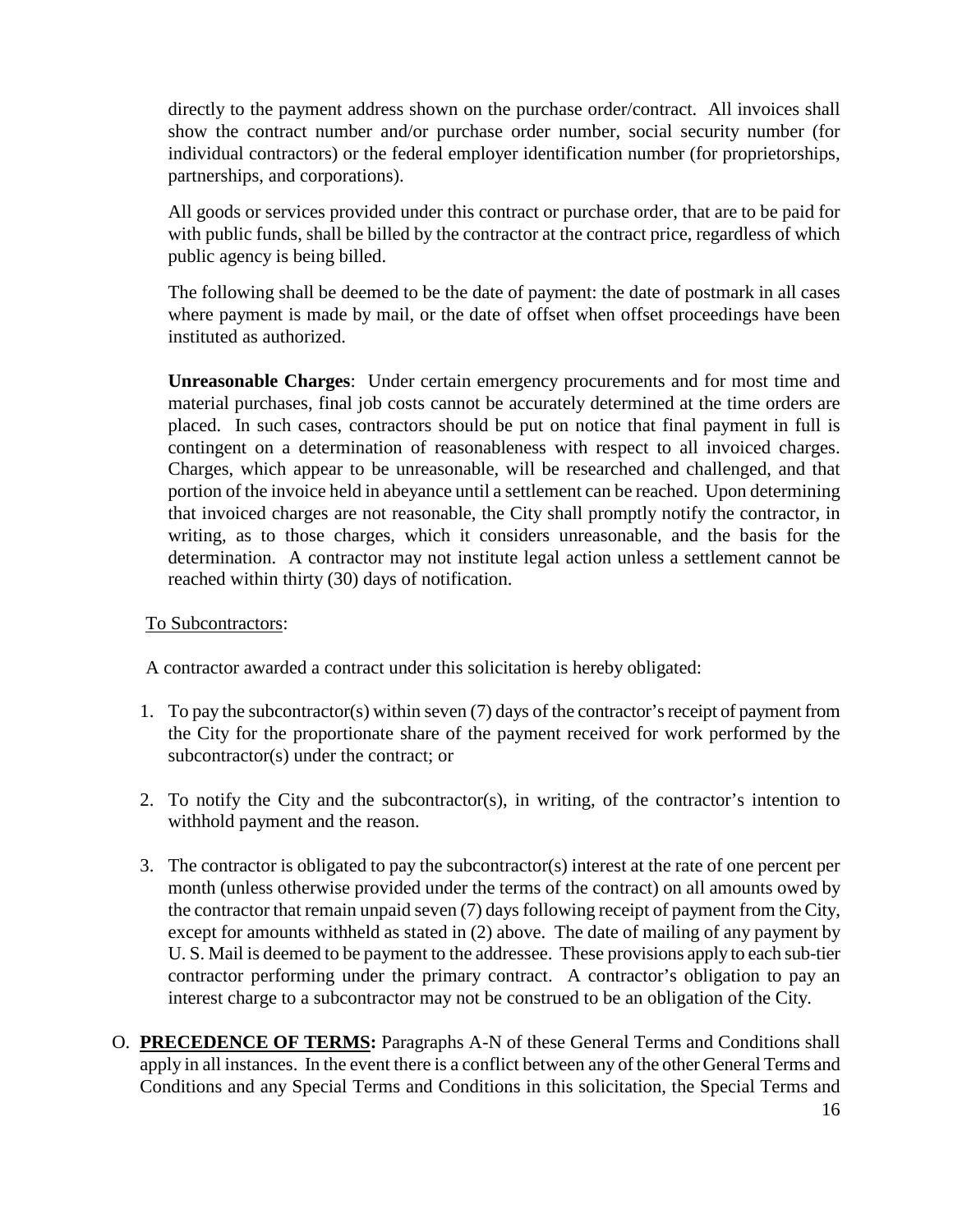Conditions shall apply.

- P. **TESTING AND INSPECTION:** The City reserves the right to conduct any test/inspection it may deem advisable to assure goods and services conform to the specifications.
- Q. **ASSIGNMENT OF CONTRACT:** A contract shall not be assignable by the contractor in whole or in part without the written consent of the City.
- R. **CHANGES TO THE CONTRACT:** Changes can be made to the contract in any of the following ways:
	- 1. The parties may agree in writing to modify the scope of the contract. An increase or decrease in the price of the contract resulting from such modification shall be agreed to by the parties as a part of their written agreement to modify the scope of the contract.
	- 2. The Purchasing Department may order changes within the general scope of the contract at any time by written notice to the contractor. Changes within the scope of the contract include, but are not limited to, things such as services to be performed, the method of packing or shipment, and the place of delivery or installation. The contractor shall comply with the notice upon receipt. The contractor shall be compensated for any additional costs incurred as the result of such order and shall give the Purchasing Department a credit for any savings. Said compensation shall be determined by one of the following methods:
		- a. By mutual agreement between the parties in writing; or

b. By agreeing upon a unit price or using a unit price set forth in the contract, if the work to be done can be expressed in units, and the contractor accounts for the number of units of work performed, subject to the Purchasing Department's right to audit the contractor's records and/or to determine the correct number of units independently; or

c. By ordering the contractor to proceed with the work and keep a record of all costs incurred and savings realized. A markup for overhead and profit may be allowed if provided by the contract. The same markup shall be used for determining a decrease in price as the result of savings realized. The contractor shall present the Purchasing Department with all vouchers and records of expenses incurred and savings realized. The Purchasing Department shall have the right to audit the records of the contractor, as it deems necessary to determine costs or savings. Any claim for an adjustment in price under this provision must be asserted by written notice to the Purchasing Department within thirty (30) days from the date of receipt of the written order from the Purchasing Department. If the parties fail to agree on an amount of adjustment, the question of an increase or decrease in the contract price or time for performance shall be resolved in accordance with the procedures for resolving disputes provided by the Disputes Clause of this contract or, if there is none, in accordance with the disputes provisions of the Virginia Public Procurement Act. Neither the existence of a claim nor a dispute resolution process, litigation or any other provision of this contract shall excuse the contractor from promptly complying with the changes ordered by the Purchasing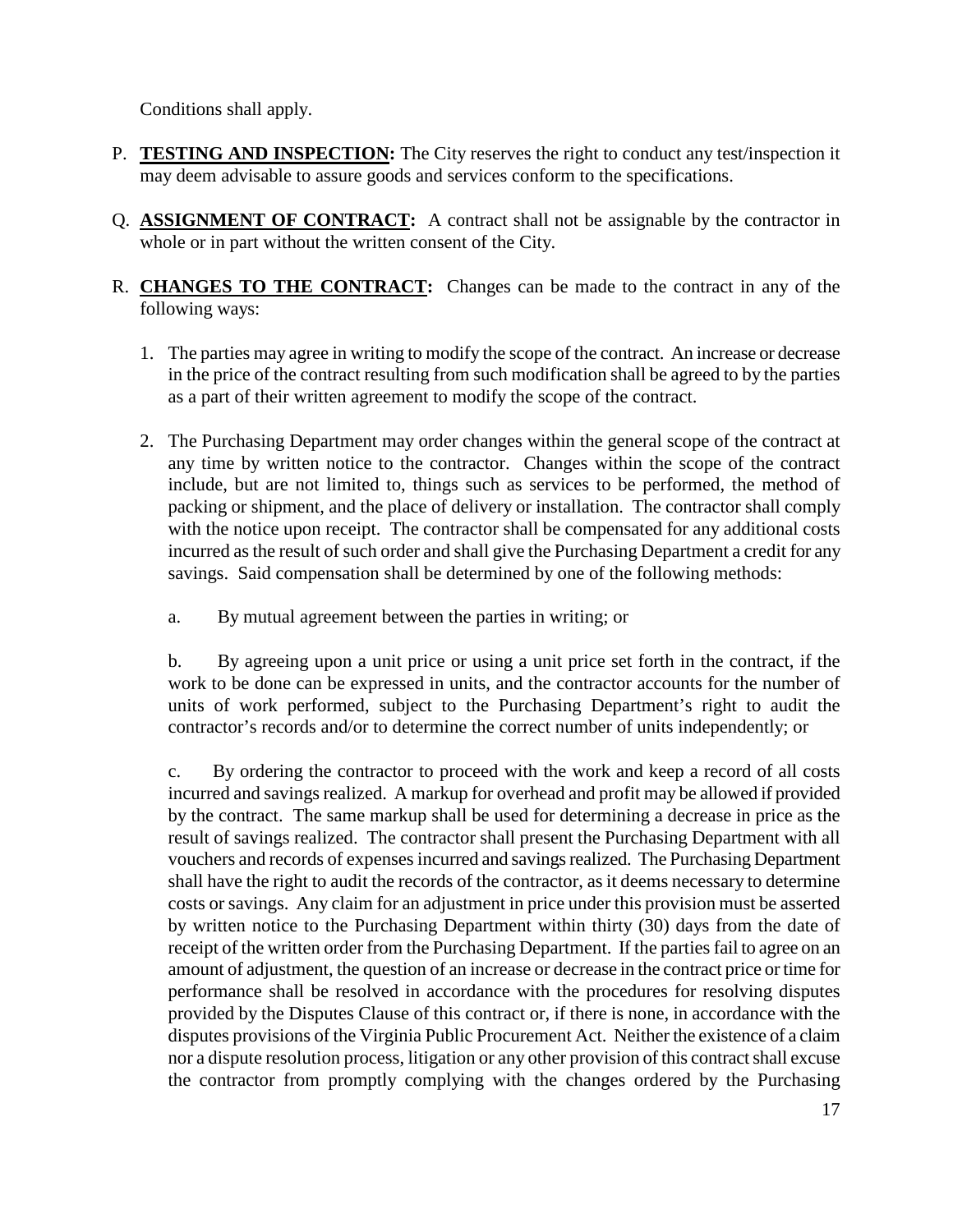Department or with the performance of the contract generally.

S. **DEFAULT:** In case of failure to deliver goods or services in accordance with the contract terms and conditions, the City, after due oral or written notice, may procure them from other sources and hold the contractor responsible for any resulting additional purchase and administrative costs. This remedy shall be in addition to any other remedies, which the City may have.

## T. **AUTHORIZATION TO CONDUCT BUSINESS IN THE COMMONWEALTH:** A

contractor organized as a stock or non-stock corporation, limited liability company, business trust, or limited partnership or registered as a registered limited liability partnership shall be authorized to transact business in the Commonwealth as a domestic or foreign business entity if so required by Title 13.1 or Title 50 of the Code of Virginia or as otherwise required by law. Any business entity described above that enters into a contract with the City pursuant to the Virginia Public Procurement Act shall not allow its existence to lapse or its certificate of authority or registration to transact business in the Commonwealth, if so required under Title 13.1 or Title 50, to be revoked or cancelled at any time during the term of the contract. The City may void any contract with a business entity if the business entity fails to remain in compliance with the provisions of this section.

U. **INSURANCE:** The contractor shall secure and maintain in force, at his/her own expense all required forms of insurance and payment bonds to insure the completion for the work under contract to the satisfaction of the City and without damage to, or claims against the City. The contractor shall provide satisfactory evidence of bonds and insurance on behalf of the subcontractors, before entering into an agreement to sublet any part of the work to be done under this contract.

The following performance and payment bonds and forms of insurance shall be secured by the contractor to cover all work under contract and to protect the contractor, the City, and general public against any damage of claims in connections with the performance of the contract. The bonds and insurance shall be by companies duly authorized to do business in the State of Virginia. Certificates of Insurance, naming the City as an additional insured for each type of coverage shall be required.

At the discretion of the purchasing agent, bidders/offerors may be required to submit with their bid/proposal a bid/proposal bond, or a certified check, in an amount to be determined by the purchasing agent, which shall be forfeited to the City as liquidated damage upon the bidder's/offeror's failure to execute a contract awarded to him/her or upon the bidder's/offeror's failure to furnish any required performance or payment bonds in connection with a contract awarded to him/her.

At the discretion of the purchasing agent, the winning contractor(s) may be required to submit a performance and payment bond to the City which shall be evoked upon contractor's failure to execute a contract awarded or the failure to satisfactorily complete work for which a contract or purchase order was awarded. Performance bond and payment bond in the amount of one hundred (100) percent of contract price is required as security of contract, or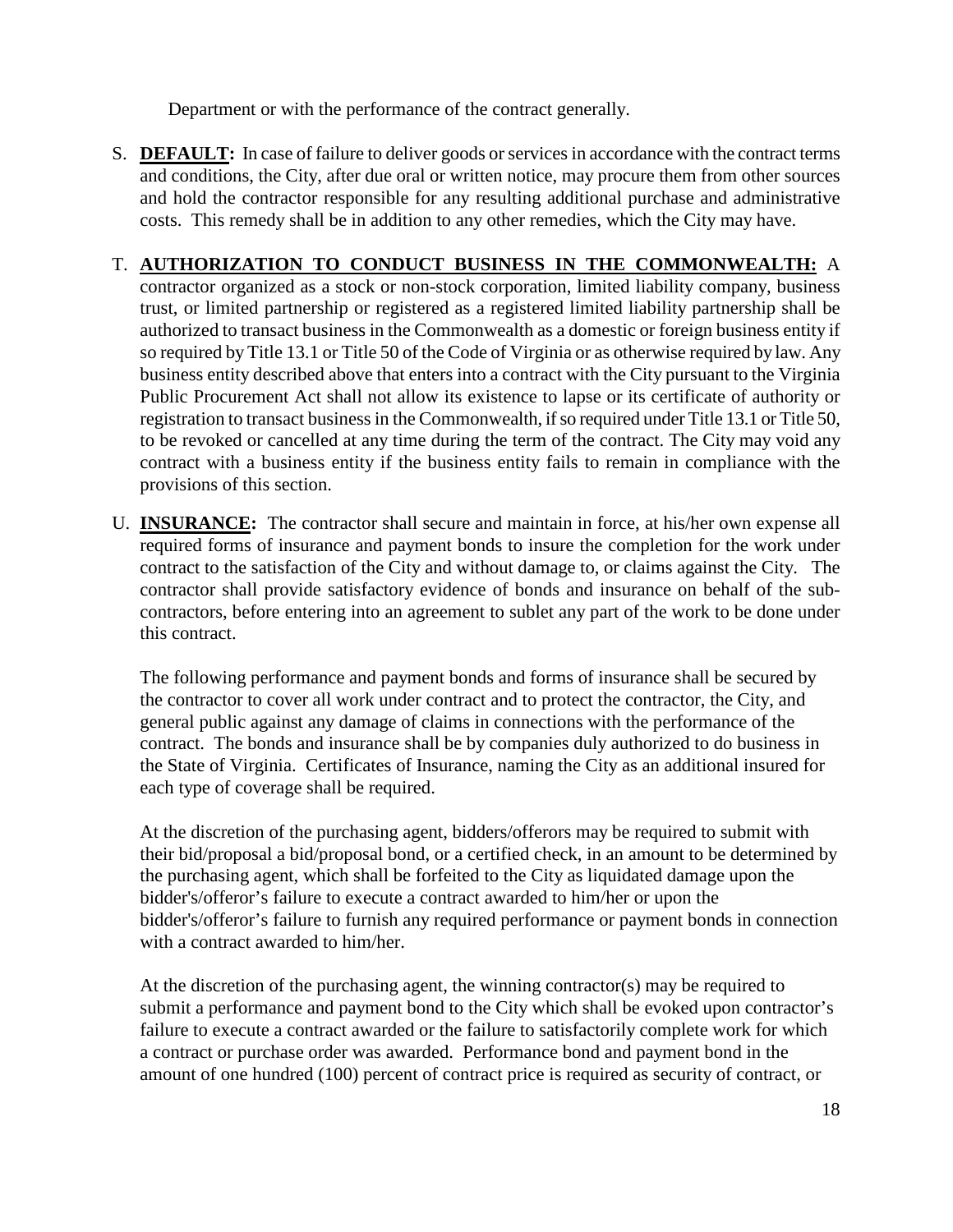security for payment of all persons performing labor and furnishing materials in connection with the contract, and protecting the City from all damages or claims resulting from, or in connection with the performance of the contract or purchase order.

The performance bond and payment bond shall and does bind the surety company to protect the City from damages, claims or costs by failure of the contractor to make corrective action due to his financial solvency or for any other cause whatever.

## INSURANCE COVERAGES AND LIMITS REQUIRED:

- 1. Worker's Compensation Statutory requirements and benefits; require that the City of Hopewell, Virginia be added as an additional named insured on contractor's policy.
- 2. Employers Liability \$1,000,000.
- 3. Comprehensive general liability for bodily injury liability and property damage liability shall be provided as to limits specified.
- 4. Contractor's protective liability shall be provided for bodily injury liability and property damage liability.
- 5. Fire and extended coverage shall be provided on the completed builder risk form if specified in bid specifications.
- 6. The contractor shall require each of his subcontractors to carry Workmen's Compensation Insurance and public liability and property damages liability.
- 7. Commercial General Liability \$1,000,000 combined single limit. The City of Hopewell, Virginia is to be named as an additional named insured with respect to the services being procured. This coverage is to include Products and Completed Operations Coverage.
- 8. Automobile Liability bodily injury and property damage shall be provided as to limits set forth in the specifications.

The contractor shall have executed and delivered to the City copies of all insurance

#### certificates.

Executed copies of the performance bond shall become a part of all copies of the contract.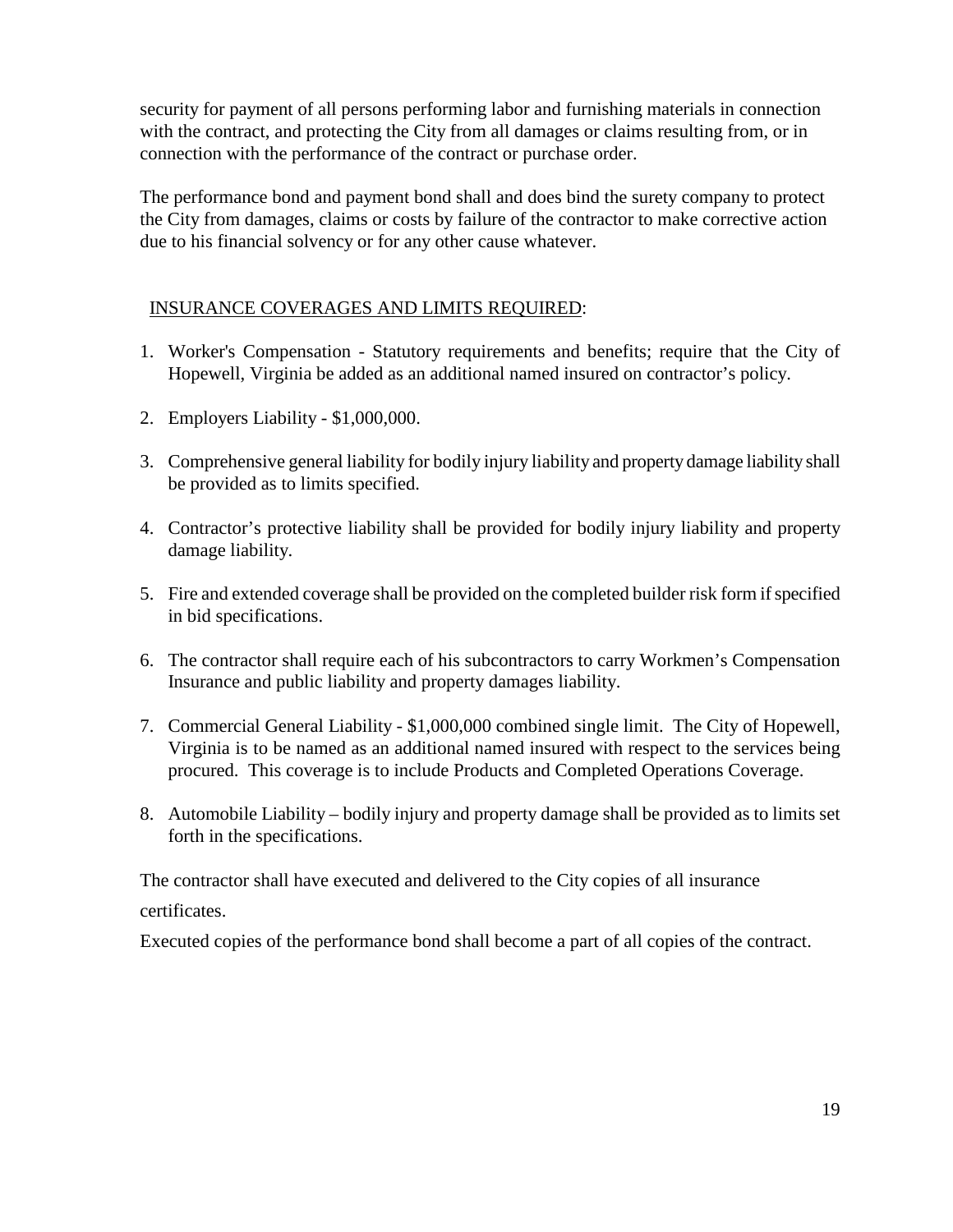#### **SPECIAL TERMS AND CONDITIONS**

- A. **ADVERTISING:** In the event a contract is awarded for supplies, equipment, or services resulting from this bid/proposal, no indication of such sales or services to the City of Hopewell, Virginia will be used in product literature or advertising. The contractor shall not state in any of its advertising or product literature that the City of Hopewell, Virginia or any department or institution of the City has purchased or uses its products or services.
- B. **AUDIT:** The contractor shall retain all books, records, and other documents relative to this contract for five (5) years after final payment, or until audited by the City of Hopewell, whichever is sooner. The agency, its authorized agents, and/or state auditors shall have full access to and the right to examine any of said materials during said period.
- C. **AWARD OF CONTRACT:** An award will be made to the lowest responsive and responsible bidder/offeror. Evaluation will be based on net prices. Unit prices, extensions and grand total must be shown. In case of arithmetic errors, the unit price will govern. If cash discount for prompt payment is offered, it must be clearly shown in the space provided. Discounts for prompt payment will not be considered in making awards. The City reserves the right to reject any and all bids/proposals in whole or in part, to waive any informality, and to delete items prior to making an award.
- D. **BID/PROPOSAL ACCEPTANCE PERIOD:** Any bid/proposal in response to this solicitation shall be valid for 90 days. At the end of the 90 days the bid/proposal may be withdrawn at the written request of the bidder/offeror. If the bid/proposal is not withdrawn at that time it remains in effect until an award is made or the solicitation is canceled.
- E. **CANCELLATION OF CONTRACT:** The Purchasing Department reserves the right to cancel and terminate any resulting contract, in part or in whole, without penalty, upon 30 days written notice to the contractor. In the event the initial contract period is for more than 12 months, the resulting contract may be terminated by either party, without penalty, after the initial 12 months of the contract period upon 30 days written notice to the other party. Any contract cancellation notice shall not relieve the contractor of the obligation to deliver and/or perform on all outstanding orders issued prior to the effective date of cancellation.
- F. **EXTRA CHARGES NOT ALLOWED:** The bid/proposal price shall be for complete installation ready for the City's use, and shall include all applicable freight and installation charges; extra charges will not be allowed.
- G. **MINORITY/WOMEN-OWNED BUSINESSES SUBCONTRACTING AND REPORTING:** Where it is practicable for any portion of the awarded contract to be subcontracted to other suppliers, the contractor is encouraged to offer such business to minority and/or women-owned businesses. Names of firms may be available from the buyer and/or from the Division of Purchases and Supply. When such business has been subcontracted to these firms and upon completion of the contract, the contractor agrees to furnish the purchasing office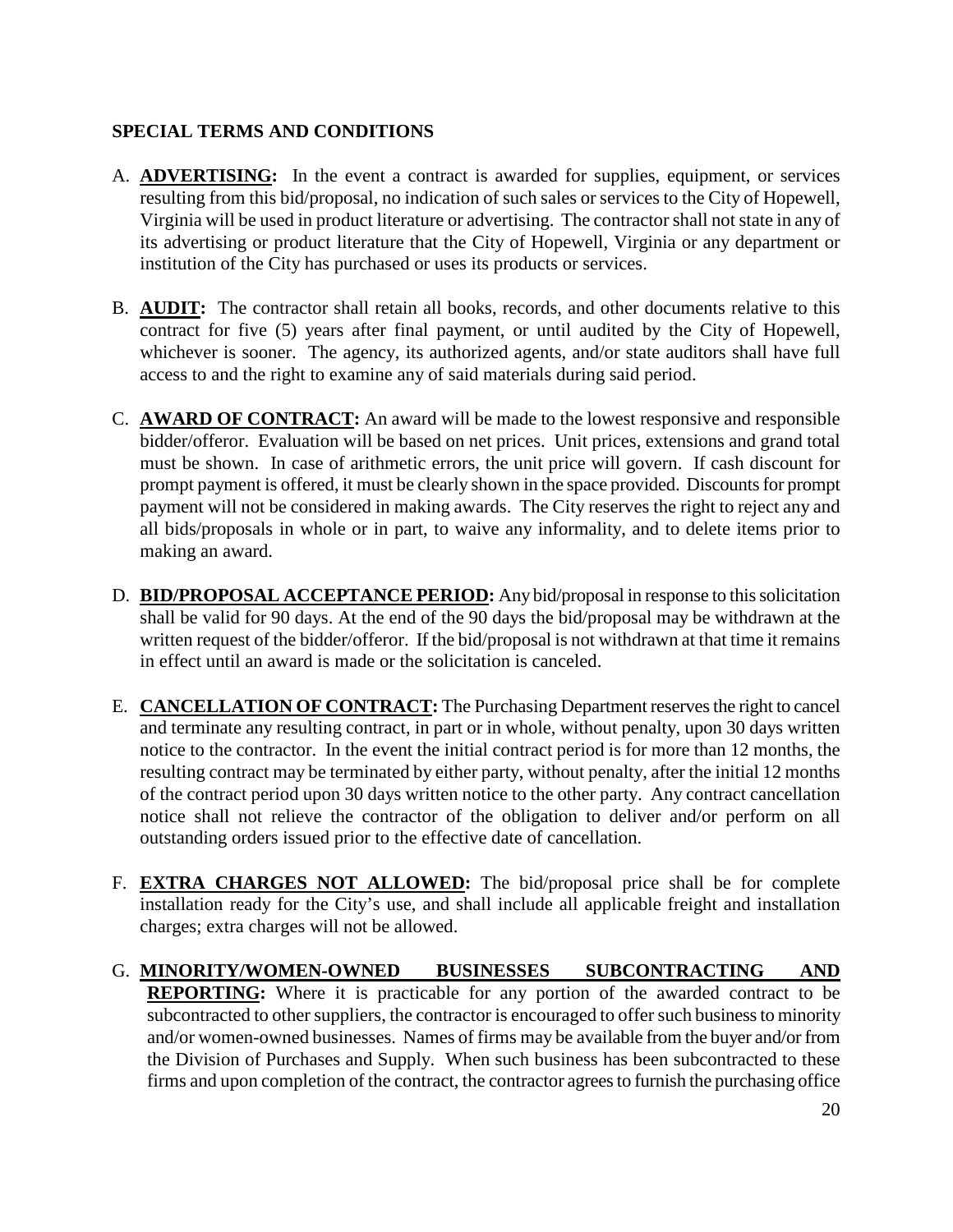the following information: name of firm, phone number, total dollar amount subcontracted and type of product/service provided.

- H. **PREPARATION AND SUBMISSION OF BIDS/PROPOSALS:** Bids/proposals must give the full business address of the bidder/offeror and be signed by him/her with his/her usual signature. Bids/proposals by partnerships must furnish the full name of all partners and must be signed in the partnership name by one of the members of the partnership or any authorized representative, followed by the designation of the person signing. Bids/proposals by corporations must be signed with the legal name of the corporation followed by the name of the State in which it is incorporated and by the signature and designation of the president, secretary, or other person authorized to bind it in the matter. The name of each person signing shall also be typed or printed below the signature. A bid/proposal by a person, who affixes to the signature the word "President," "Secretary," "Agent" or other designation without disclosing the principal, may be held to be the bid/proposal of the individual signing. When requested by the City, satisfactory evidence of the authority of the officer signing in behalf of the corporation shall be furnished.
- I. **WITHDRAWAL OR MODIFICATION OF BIDS/PROPOSALS:** Bids/proposals may be withdrawn or modified by written notice received from bidders/offerors prior to the deadline fixed for bid/proposal receipt. The withdrawal or modification may be made by the person signing the bid/proposal or by an individual(s) who is authorized by him on the face of the bid. Written modifications may be made on the bid/proposal form itself, on the envelope in which the bid/proposal is enclosed, or on a separate document. Written modifications, whether the original is delivered, or transmitted by facsimile, must be signed by the person making the modification or withdrawal.
- J. **RECEIPT AND OPENING OF BIDS/PROPOSALS:** It is the responsibility of the bidder/offeror to assure that his bid/proposal is delivered to the place designated for receipt of bids/proposals and prior to the time set for receipt of bids/proposals. Bids/proposals received after the time designated for receipt of bids/proposals will not be considered. Bids/proposals will be opened at the time and place stated in the advertisement, and their contents made public for the information of bidders/offerors and others interested who may be present either in person or by representative. The officer or agent of the City, whose duty it is to open them, will decide when the specified time has arrived. No responsibility will be attached to any officer or agent for the premature opening of a bid/proposal not properly addressed and identified.
- **K. NEGOTIATION WITH THE LOWEST BIDDER:** Unless all bids are cancelled or rejected, the City of Hopewell reserves the right granted by §2.2-4318 of the *Code of Virginia* to negotiate with the lowest responsive, responsible bidder to obtain a contract price within the funds available to the agency whenever such low bid exceeds the city's available funds. For the purpose of determining when such negotiations may take place, the term "available funds" shall mean those funds which were budgeted by the agency for this contract prior to the issuance of the written Invitation for Bids. Negotiations with the low bidder may include both modifications of the bid price and the Scope of Work/Specifications to be performed. The city shall initiate such